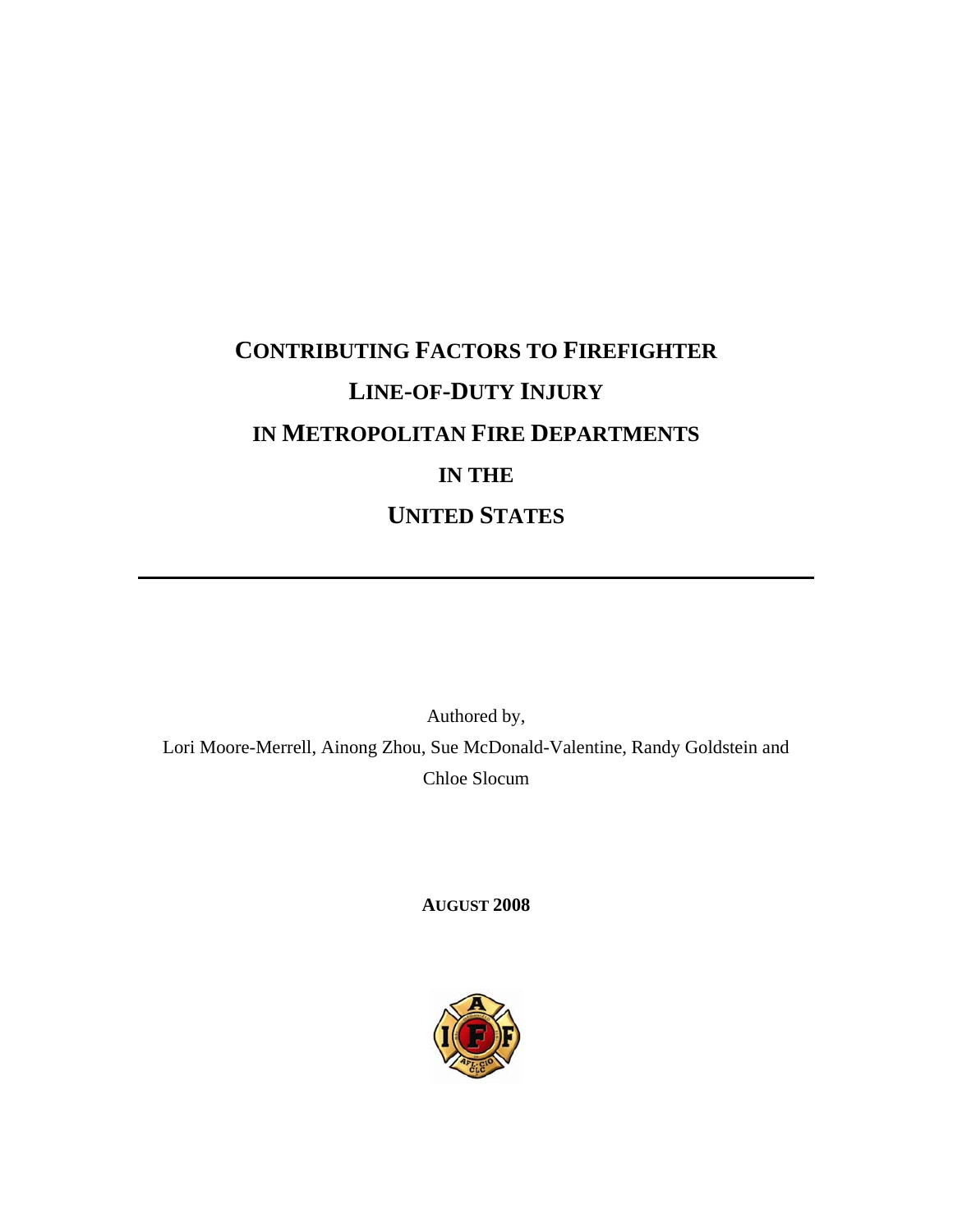# **Abstract**

*Objective:* The objective of this study was to analyze retrospective data from a group of geographically diverse metropolitan fire departments for the years 2005- 2006 (two years) to identify and quantify the major factors that contribute to firefighter line-of-duty injury (LOD injury). The identified contributing factors were examined for frequency of occurrence and clustering with other factors. Results should be used to alert participating fire department leaders of the primary factors that contribute to firefighter injuries in their respective departments and to identify clustering patterns of those factors. Results should be used to develop or enhance risk management programs within the participating and similar departments.

*Methods*: A retrospective study was conducted using data compiled from nine geographically diverse metropolitan fire departments throughout the United States. Source departments include Richmond, Virginia, Worcester, Massachusetts, Charlotte, North Carolina, Miami, Florida, Memphis, Tennessee, Shreveport, Louisiana, Kansas City, Missouri, Phoenix, Arizona, and Contra Costa County, California. For each LOD injury, factors contributing to the injury were recorded from internal departmental reports including official injury reports, victim statements, officer and eyewitness reports. Once compiled, the contributing factors were analyzed for frequency of occurrence and clustering with other factors. No factors were excluded from the cluster analysis. Factors and clusters were stratified according to firefighter age, gender, type of injury, body part injured, location where injury occurred, firefighter years of service, medical treatment required, and post injury status.

*Results***:** There were 3450 injury cases with sufficient information to be included in the study. Frequency analysis revealed that the dominant contributing factors to LOD injury are lack of situational awareness (37.35%), lack of wellness/fitness (28.57%) and human error (10.65%). Cluster analysis was performed revealing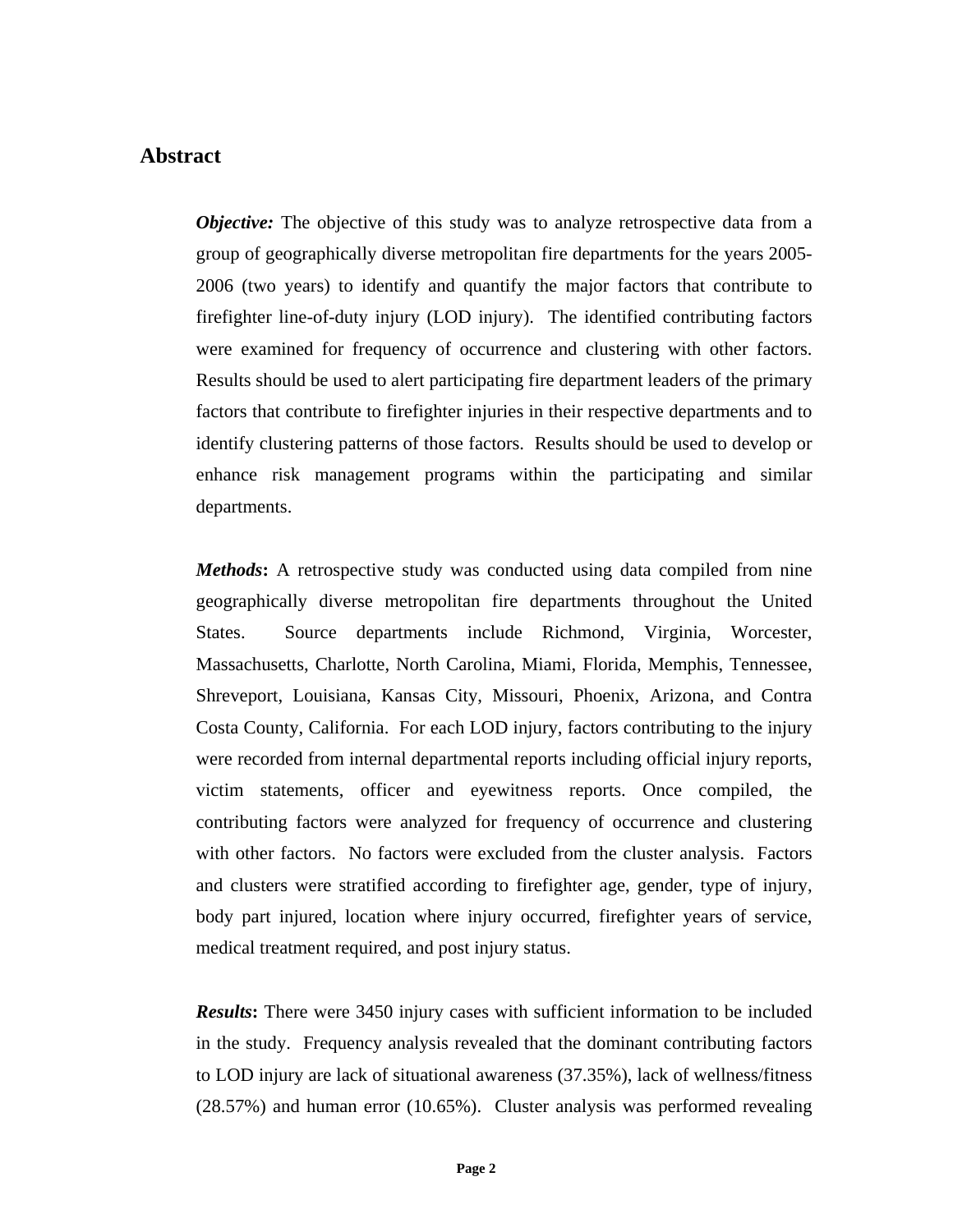contributing factors frequently occurring together. Four main clusters were identified with these contributing factors. Cluster 1 included equipment failure, lack of training, structural failure, act of violence, civilian error, horseplay, and lack of teamwork. Cluster 2 included crew size, lack of wellness/fitness, firefighter fatigue, and weather/act of nature. Cluster 3 included protective equipment not worn (SCBA or seatbelt) and dangerous substance. Cluster 4 included decision making, lack of communication, standard operating guideline/procedure breech, protocol breech, human error, and lack of situational awareness. Cluster 4 alone, (regardless of other clusters) was shown to be responsible for more than 30.0% of all firefighter on duty injuries during the years studied while cluster 2 was responsible for an additional 26.2%.

#### *Conclusions***:**

Ninety-four and one half percent of firefighter LOD injuries occurring in 2005- 2006 in the departments studied, are attributable to an identifiable cluster of contributing factors. Approximately one third of the firefighter LOD injuries studied are attributable to a cluster of factors that are under the direct control of the individual firefighter and chief officers. The information revealed in this study imposes a considerable burden on fire service leaders as well as firefighters themselves. It offers substantial explanation for the LOD injury occurring within metropolitan departments studied thus providing direction for shaping local fire department policy decisions and operational priorities in those departments.

## *Keywords:*

*LOD injury*, contributing factor, injury, firefighter

The provision of fire suppression and emergency medical services entails sporadic high levels of physical exertion, uncontrolled environmental exposures, and psychological stress from observing intense human suffering. Firefighters experience inordinate numbers of line-of-duty injuries, injuries due to occupational diseases, and forced retirements. (Moore-Merrell, 2008). NFPA estimates that there were approximately 1,140,900 firefighters in the U.S. in 2006. Of the total number of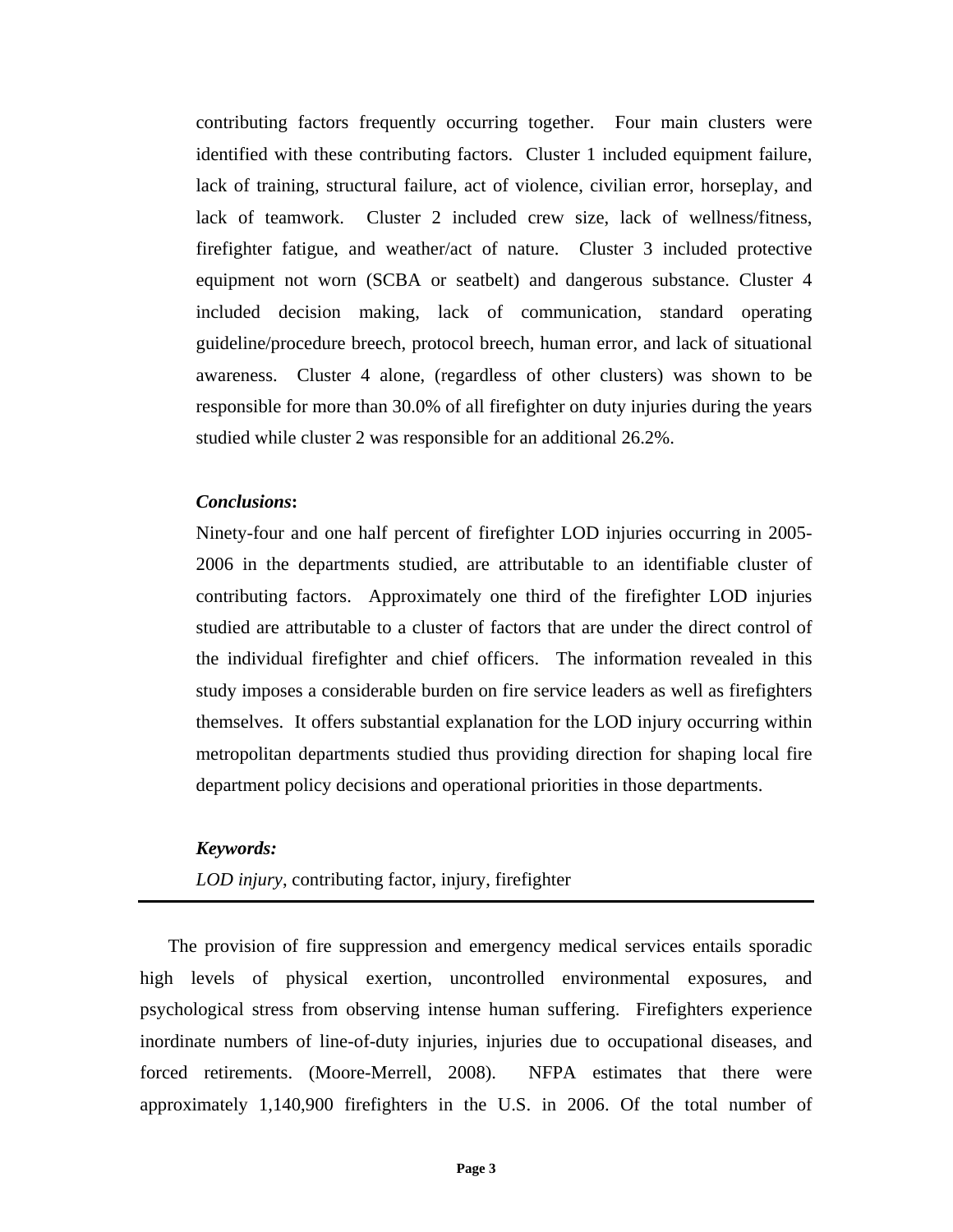firefighters, 316,950 or 28% were career firefighters. Most of the career firefighters (76%) are in communities that protect 25,000 or more people. (Karter, 2007) A large percentage of these firefighters are employed by fire departments in metropolitan areas.

Year after year, there are notable advancements in the fire service industry. These advancements range from building code improvement to sprinkled buildings, from better personal protective gear to technologically advanced apparatus. Many profound advances have also been made in both laws and programs designed to improve worker safety and health for all workers in the United States. In spite of these laws and the improvements mentioned, scores of firefighters are injured in the line-of-duty each year. NFPA estimates that 80,100 firefighter injuries occurred in the line of duty in 2005, an increase of 5.6% from the year before. Almost half of the all firefighter injuries occurred during fire ground operations. An estimated 13,325 occurring during other on duty activities, while 12,250 occurred at non-fire emergency incidents. The leading type of injury received during fire ground operations was strain, sprain or muscular pain. (Karter, 2006) This study specifically examines contributing factors leading to firefighter LOD injury in metropolitan fire departments. Results can be compared with similar studies to hone knowledge and thereby provide opportunities for intervention through departmental training, practices and policy to prevent firefighter injuries.

## **LITERATURE REVIEW**

Currently, there is a dearth of published information on firefighter injuries. Government and industry publications, which rely on voluntary incident reporting and annual survey projections, presently offer the broadest scope of information regarding fireground injuries. (Karter 2007) Academic interest in firefighters' occupational risks and hazards has increased in recent years, but many of these papers analyze contributing factors outside the context of specific fireground incidents and individuals' past firefighting experience and training. The most in depth studies to date identify key areas of risk for firefighter injuries, but many findings suffer from limited predictive value due to small sample sizes. If LOD injuries are to be comprehensively evaluated and risks of firefighter injury minimized to the fullest, future investigation must look both in finer and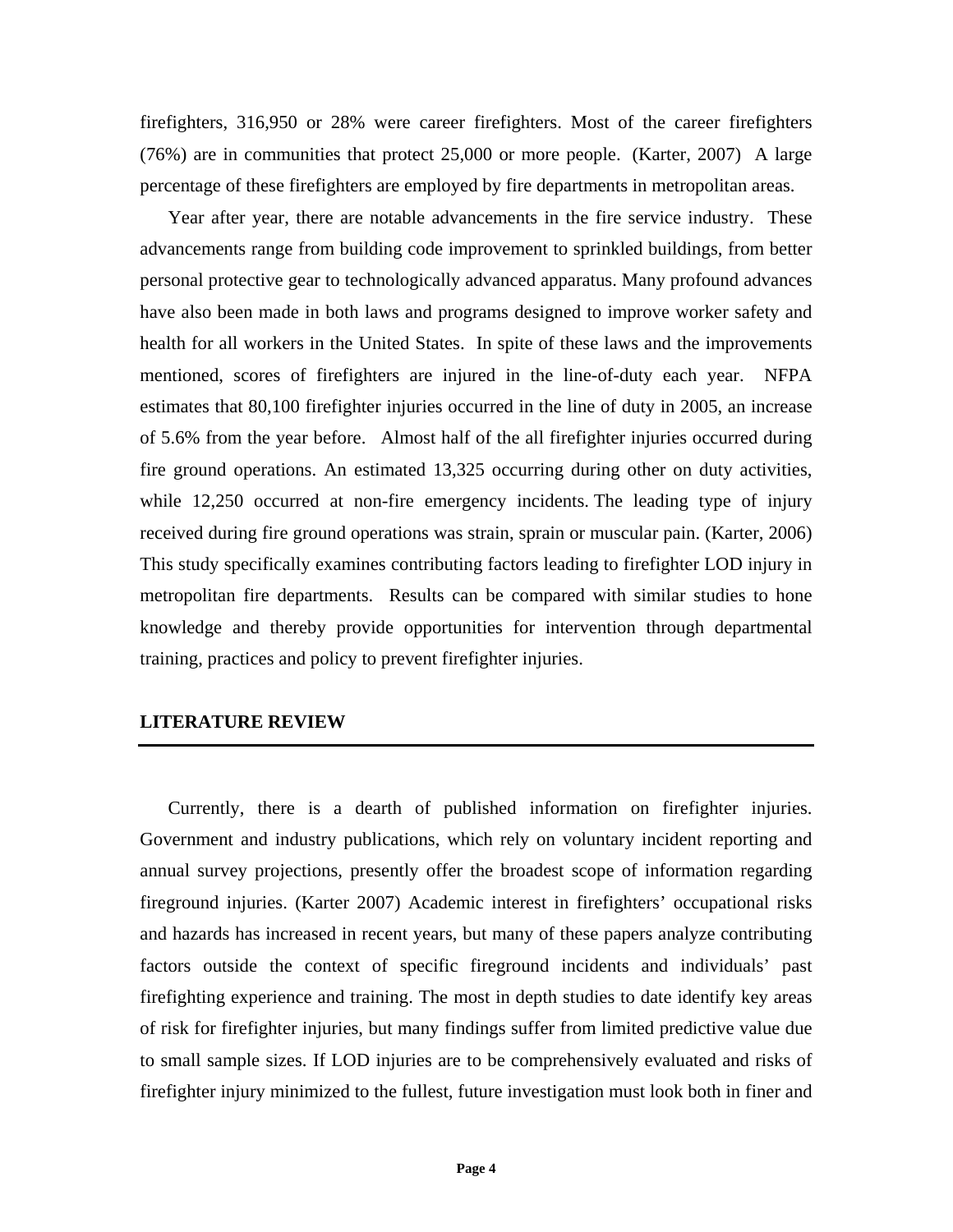greater detail at the particular events unfolding at fire and emergency scenarios as well as overarching trends across geographic regions.

The U.S. Fire Administration's (USFA) voluntary-enrollment National Fire Incident Reporting System (NFIRS) comprises the largest information database used for analysis in most academic and government publications on firefighter injuries and fatalities. Module 5 of the current NFIRS Version 5.0, the Fire Service Casualty Module, includes a firefighter injury reporting form. (NFDC 2008) However, the majority of papers using data from this system examine firefighter fatalities and the risk of death associated with coronary heart disease, structure related trauma, and the risk differences for a variety of factors between career and volunteer firefighters. (CDC 2006, Hodous 2004, Kales 2003) Few studies to date have attempted to quantify incident-level risk factors for firefighter injury using NFIRS data. (Fabio 2002) The National Fire Protection Agency (NFPA) Survey of Fire Departments for U.S. Fire Experience is the industrial counterpart to NFIRS annual data and projects responses from 2,500-3,500 departments into national figures by weighting the results to adjust for the proportion of U.S. population represented by community size. NFPA reports provide annual national estimates of injuries by cause, type of duty, and number of injuries per department by population of community protected. (Karter 2007) Conclusions drawn from either of these datasets are confined by study designs that by necessity exclude certain fire incidents. Thus, NFIRS' voluntary reporting system and NFPA's survey projections give the most extensive accounts of U.S. firefighter injuries, but these estimates are still only partially complete.

Presently, academic literature that attempts to identify and assess factors contributing to firefighter LOD injuries tends to focus on broad risk categories that can be studied using a general knowledge of firefighters' physical duties and potentially hazardous fireground exposures. These papers, which usually address overall firefighter fitness or equipment use, emphasize the fact that public safety depends on the general health of firefighters and medical first responders and that effective equipment use can prevent certain types of injury. (Soteriades 2005) Reduced firefighter fitness and cardiovascular health have so far received the most attention as contributing factors to "adverse employment events" including on-duty injury and disability. (Kales 2002, Soteriades 2002-2008, Sothmann 2004) A few studies of firefighter equipment and ergonomics have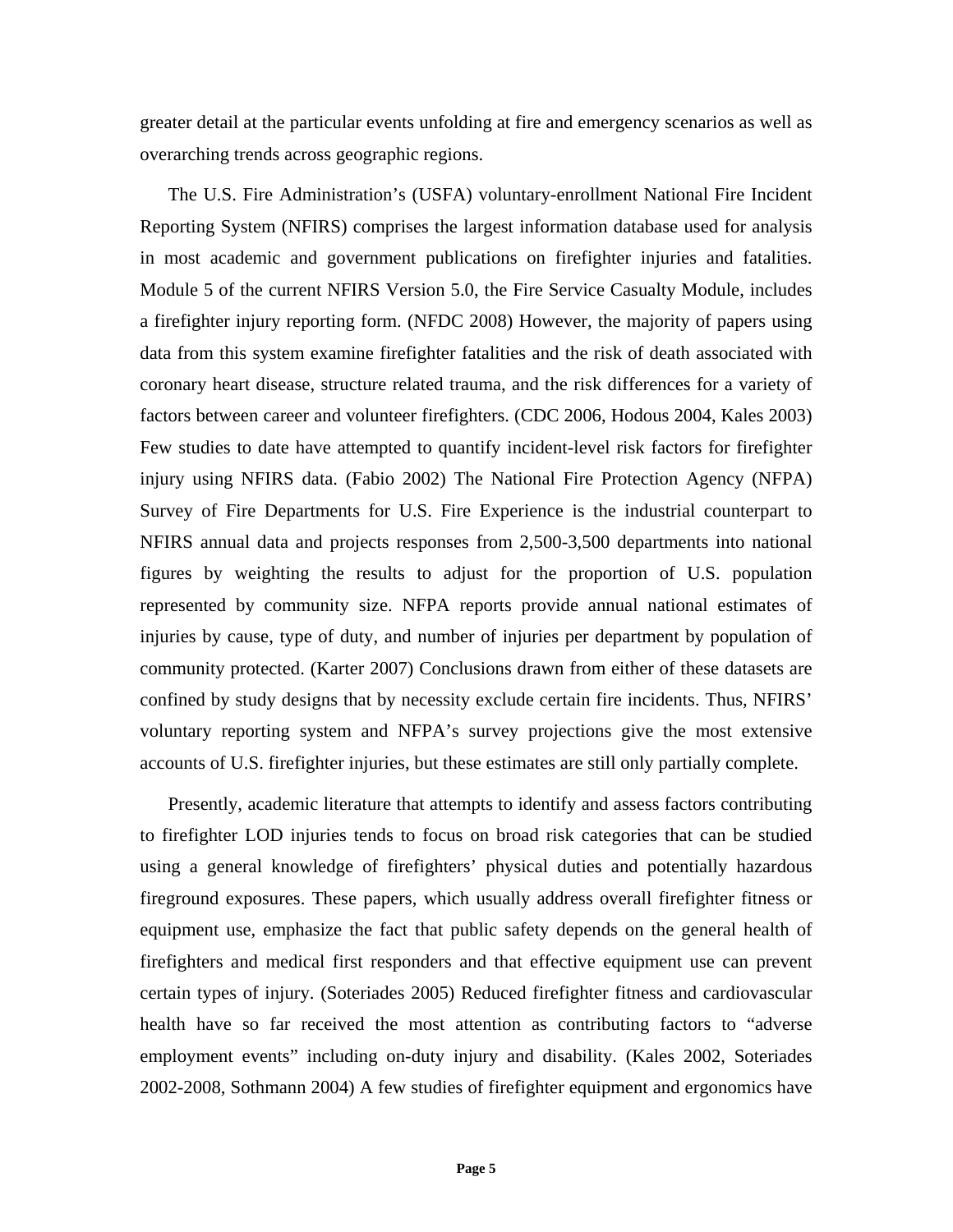confirmed the use of specific uniforms and vehicle restraints in preventing LOD burn and motor vehicle injuries, as well as identified emergency rescue tasks that cause the most musculoskeletal strain. (Becker 2003, Lavender 2000, Prezant 2000) Likewise, several smaller analyses have affirmed the role that the close-knit structure of a fire company plays in shaping various health promotion attitudes. (Elliot 2004 & 2007, Moe 2002) By addressing issues such as hearing loss, eating habits, and psychological stress in the context of unit-level resources and outcomes, such papers come closer to realizing the occupational experience of many firefighters but are still somewhat removed from lineof-duty incidents (Bacharach 2008, Beaton 1998, Hong 2008, Kales 2001, Tak 2007). Studies of breathing apparatus use during overhaul come nearest to documenting the risks of lung injury during specific incident conditions, but these like the majority of academic papers examine a highly localized sample population. (Austin 2001, Burgess 2001)

If the risks and contributing factors for firefighter LOD injuries are to be fully understood, greater study must be given toward the sequences of events unfolding at and around particular fire incidents and emergency situations. While long-term prevention, health promotion, and technological advancements certainly equip firefighters with individual and sometimes unit-level tools to reduce on-duty risks before an incident occurs, far less research has examined the influence that the interaction of these factors and more dynamic, situation-specific elements have on firefighter LOD injuries during fire operations. A review of the current literature suggests a pressing need for information and analysis that synthesizes diverse populations and incorporates the ways in which individual firefighter fitness, fatigue over time, equipment performance and use, staffing, strategic protocols, incident command, teamwork, and changing environmental factors contribute to situations that protect firefighters or make them more vulnerable to LOD injuries.

### **METHODS**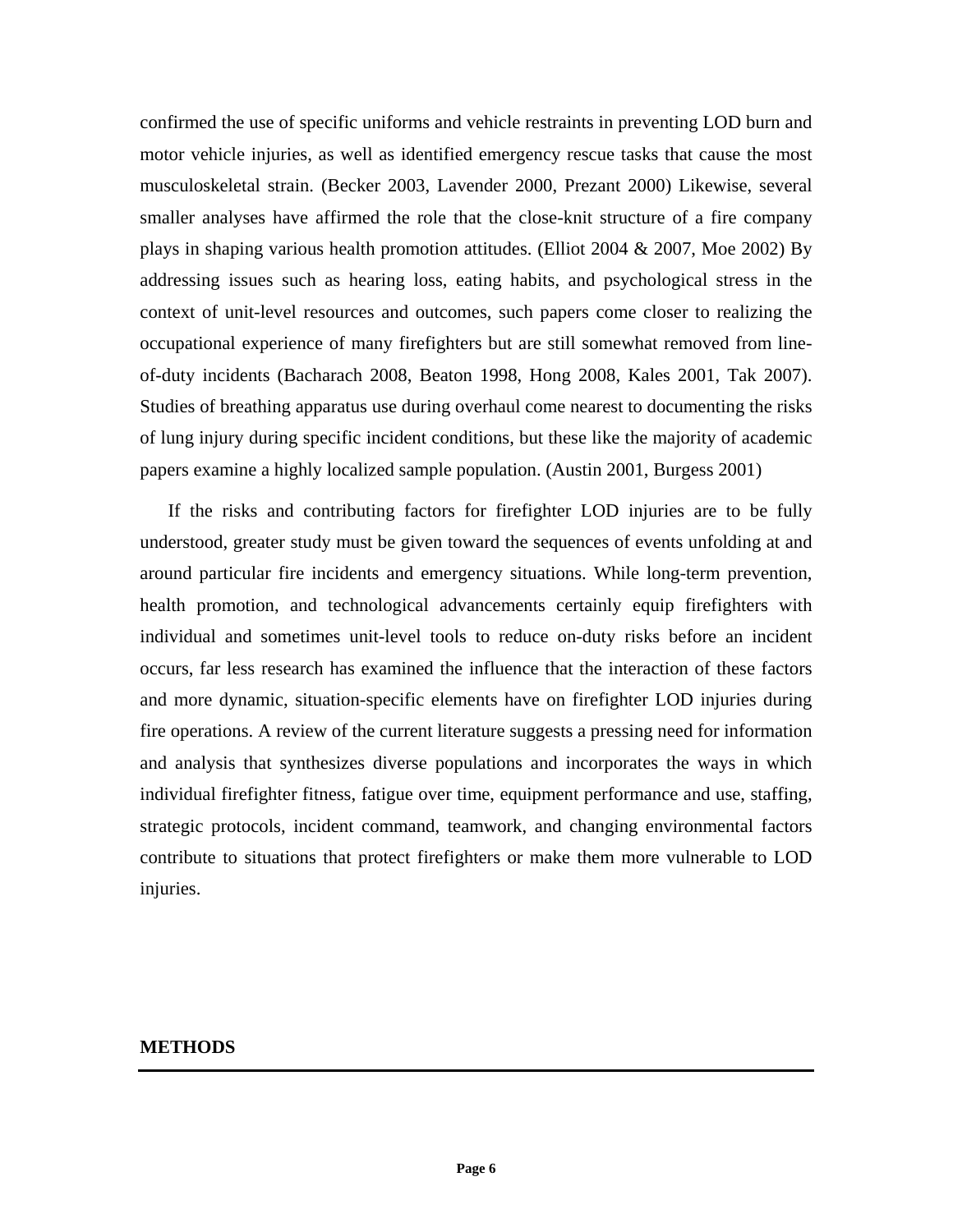#### **Study Design**

Injury data analyzed in the study were compiled from nine geographically diverse metropolitan departments in the United States. Data were limited to firefighter line-ofduty injuries occurring during the years of 2005-2006 with sufficient information for analysis. Injury data were contributed from metropolitan fire departments in Richmond, Virginia, Worcester, Massachusetts, Charlotte, North Carolina, Miami, Florida, Memphis, Tennessee, Shreveport, Louisiana, Kansas City, Missouri, Phoenix, Arizona, and Contra Costa County, California. Data compiled included case information for each line-of-duty injury as well as known contributing factors to the injury including one or more of the following; officer/incident command, crew size, decision making equipment failure, lack of training, lack of wellness/fitness, firefighter fatigue, lack of communication, standard operating guidelines/procedures breech, protocol breech, structural failure, act of violence, weather/act of nature, human error, civilian error, lack of situational awareness, horseplay, or lack of teamwork. Data for each LOD injury and associated contributing factors were compiled from reports profiling the incident leading to the injury as communicated by the victim, peers, and officers and as recorded by each respective department's injury tracking mechanism. Methods for data collection, recording and reporting varied between departments. Though similar, none of the departments collected or reported firefighter injury in the same way. Therefore, data compilation was conducted on a case-by-case basis to assure proper transfer of information and an accurate transfer of data element definitions to the master database used for analysis. A total of 3450 cases had sufficient information available for inclusion in the study.

## **Data Synthesis**

This study was based on data extracted from nine metropolitan fire department's injury files for the years 2005-2006. These data were cross-referenced with data elements and definitions used in the Near Miss Reporting System to assure industry consistency in use of terms recognized in the fire service industry.

The term 'on-duty' refers to a firefighter being involved in operations at the scene of an emergency, whether it is a fire or non-fire incident, responding to or returning from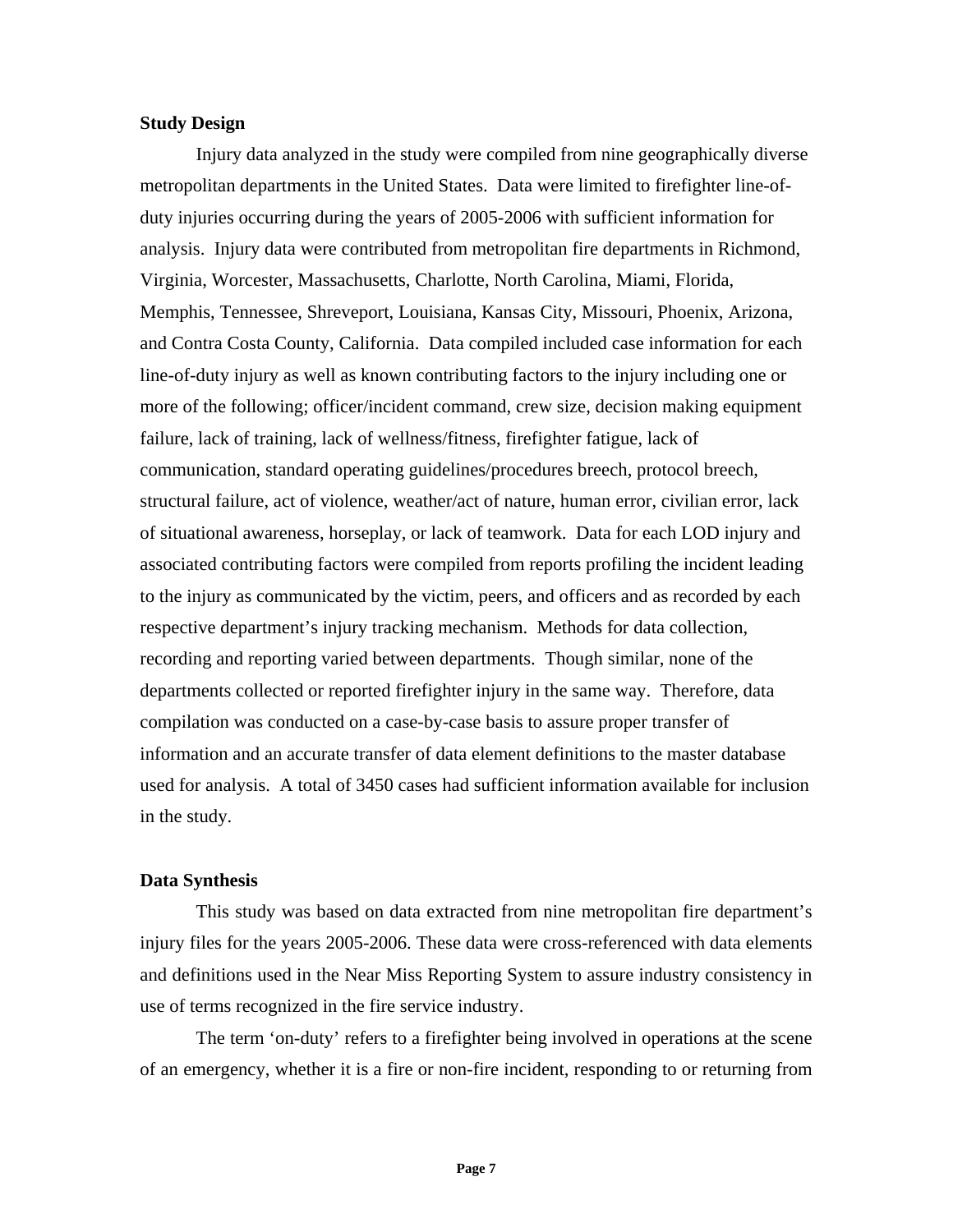an incident, or performing other officially assigned duties such as training, maintenance, public education, inspection, and investigations.

## **Study Protocol**

Descriptive data for each LOD injury and associated contributing factors were compiled from reports profiling the incident leading to the injury as communicated by the victim, peers, and officers and as recorded by each respective department's injury tracking mechanism. Data were submitted using a standard template (Appendix I) and were compiled into a master database for analysis. Data tables were prepared with all study relevant information.

Data were analyzed to assess the frequency of identified contributing factors and the circumstances in which the injury occurred. As injury-relevant circumstances and contributing factors were documented, a variable key was constructed containing each variable name and the definition as referenced in data source reports. Frequency analysis as well as cluster analysis were performed on the overall database. Cluster analysis was used to organize the data into meaningful structures, or develop taxonomies or groups of contributing factors that occur together. The aim of cluster analysis was to sort different factors into groups in a way that the degree of association between two factors is maximal if they belong to the same group and minimal otherwise. Clustering is typically used to discover structures in data without providing an explanation or interpretation as to why they exist. Clusters provide a springboard for future research to better identify why relationships exist between various factors.

## **Data Analysis**

Initial analysis identified the overall dominant contributing factors as well as the dominant factors in each of five strata. Strata included firefighter age, gender, rank, years of service, and scene type. Next, data were analyzed for clustering between contributing factors and the frequency of that cluster. Four oblique clusters of the contributing factors were identified using the VARCLUS Procedure using the SAS software (Version 9.1, SAS Institute). All contributing factors were included in the cluster analysis. A binary score was calculated for each cluster based on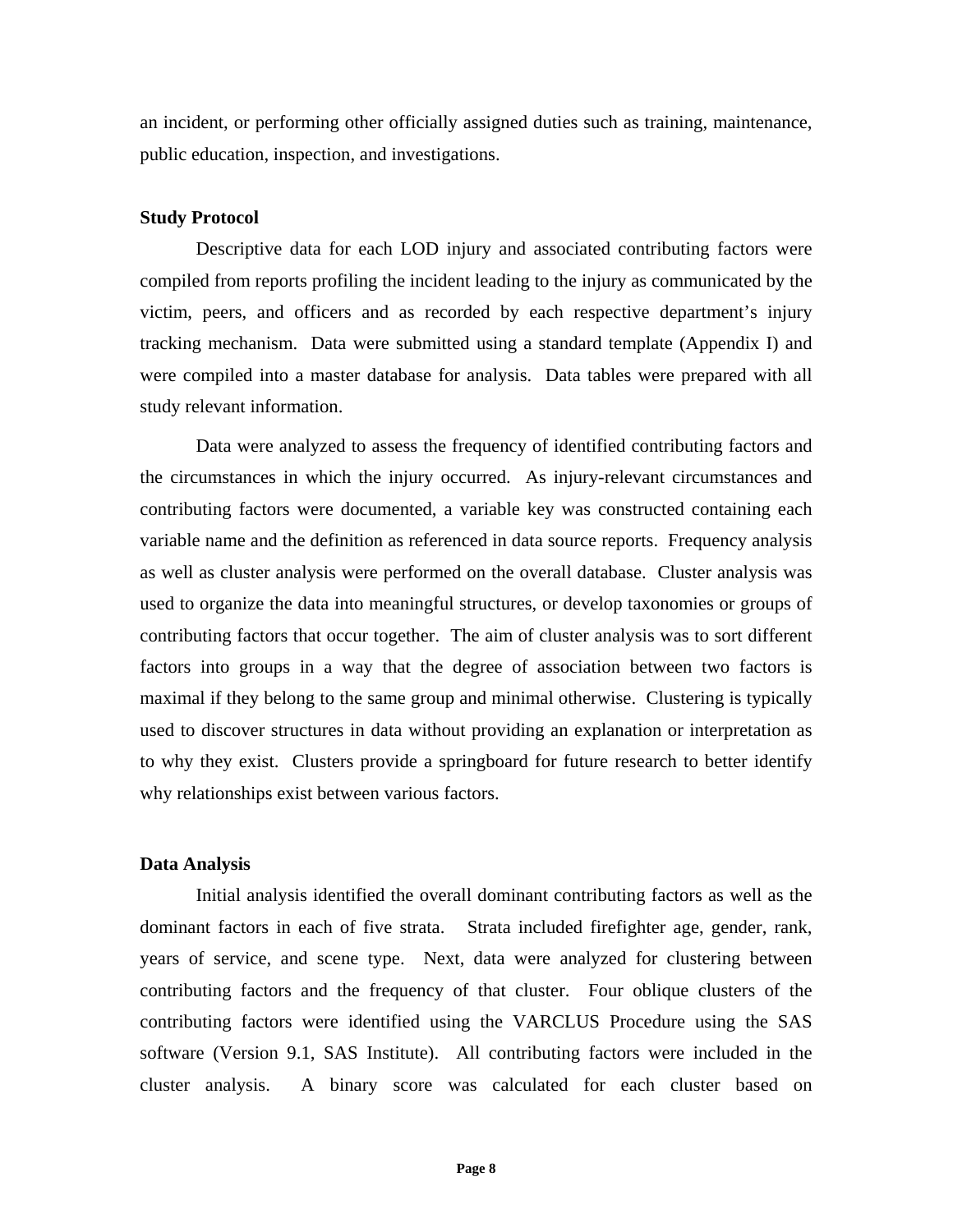presence/absence of any of its constituent contributing factors. Finally, these contributing factor clusters were evaluated for the significance of their contribution to firefighter LOD injury in the departments studied. The relative contribution of these clusters was also evaluated within each stratum identified previously. All data analyses were conducted using the SAS software.

# **RESULTS**

There were 3450 cases identified with sufficient information for inclusion in the study. Firefighter LOD injury characteristics are shown in Table 1. Age information was not available for fourteen of the cases and gender was not identified in three cases. Additionally, the years of service and rank were not identified in eight and two cases respectfully. Stratified analyses were limited to cases with sufficient strata specific data.

As is expected, based on the make-up of the fire service, the majority of LOD injury cases are male (94.9%). For the years and cases included in the study, more firefighter LOD injury occur in firefighters with less than 6 years of service (30.7%) and in those with between 11-20 years of service (31.9%). The majority of firefighters injured are between the ages of 36-45 (39.4%). According to rank, more firefighter LOD injury occurs in the rank of firefighter (72.1%) than in any other rank.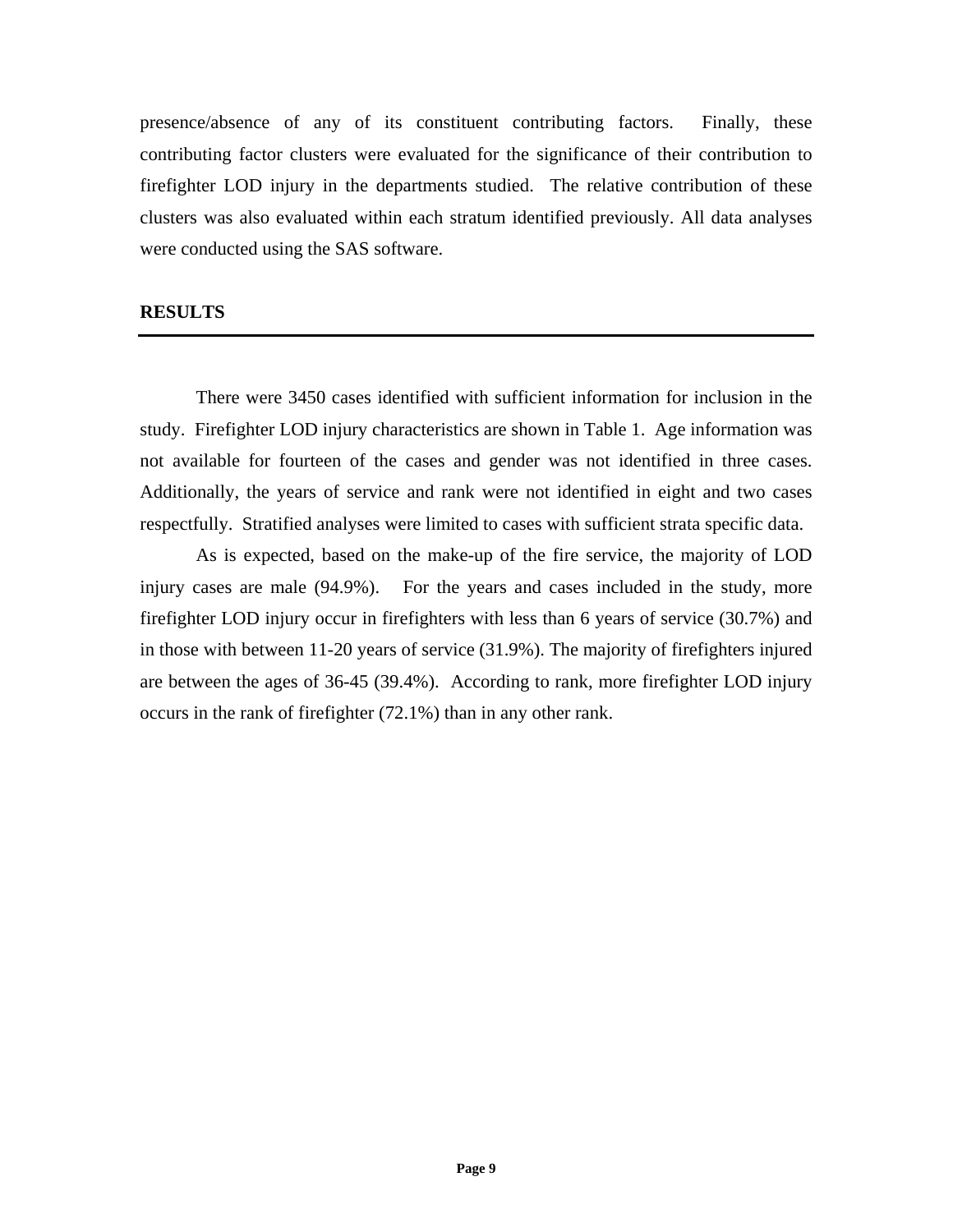# **Table 1**

| Age                     |                           |                |          |
|-------------------------|---------------------------|----------------|----------|
|                         | Less than 26              | 185            | 5.4%     |
|                         | 26-35                     | 1041           | 30.2%    |
|                         | 36-45                     | 1358           | 39.4%    |
|                         | 46-55                     | 740            | 21.4%    |
|                         | <b>Greater than 55</b>    | 112            | 3.2%     |
|                         | Unidentified              | 14             | 0.4%     |
| Gender                  |                           |                |          |
|                         | <b>Female</b>             | 174            | 5.0%     |
|                         | <b>Male</b>               | 3273           | 94.9%    |
|                         | Unidentified              | 3              | $0.1\%$  |
| <b>Rank</b>             |                           |                |          |
|                         | <b>Chief</b>              | 77             | 2.2%     |
|                         | Civilian                  | 11             | 0.3%     |
|                         | <b>Fire Fighter</b>       | 2489           | 72.1%    |
|                         | Investigator              | 13             | 0.4%     |
|                         | Recruit                   | 84             | 2.4%     |
|                         | Captain                   | 774            | 22.4%    |
|                         | Unidentified              | $\overline{2}$ | 0.1%     |
| <b>Years of Service</b> |                           |                |          |
|                         | Less than 6               | 1058           | 30.7%    |
|                         | $6 - 10$                  | 627            | 18.2%    |
|                         | $11 - 20$                 | 1100           | 31.9%    |
|                         | <b>Greater than 20</b>    | 657            | 19.0%    |
|                         | Unidentified              | 8              | $0.2\%$  |
| <b>Scene Type</b>       |                           |                |          |
|                         | <b>Not Specified</b>      | 37             | 1.1%     |
|                         | Fireground                | 1053           | 30.5%    |
|                         | <b>Non-fire Emergency</b> | 862            | 25.0%    |
|                         | <b>In-Transit</b>         | 200            | 5.8%     |
|                         | <b>Training</b>           | 344            | $10.0\%$ |
|                         | <b>Other On-Duty</b>      | 954            | 27.7%    |

Characteristics of the injuries incurred were also assessed. Data were compiled on various aspect of each injury including type of injury, body part injured, medical treatment, and number of days off duty or on light duty. As for circumstances surrounding the injuries, most occur on the fire ground (30.5%) and the most common injury is a fracture or muscle sprain (61.7%). For the cases studied, more than half required medical aid (62.7%) and the most common body part injured was an extremity  $(42.0\%)$ .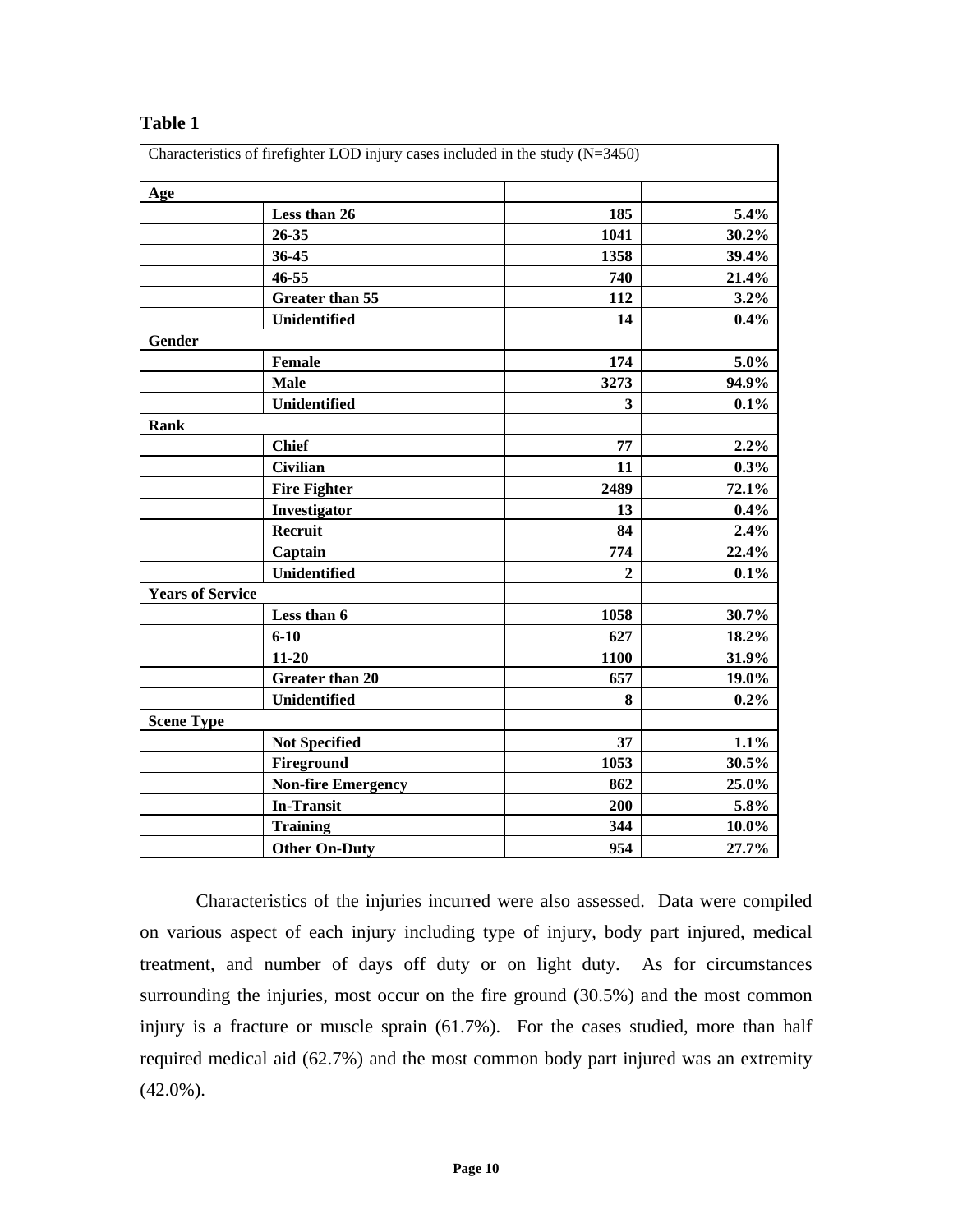# **Table 2**

|                          | Characteristics of injuries included in the study $(N=3450)$ |      |          |
|--------------------------|--------------------------------------------------------------|------|----------|
|                          | Number of Days Injured (off normal duty)                     |      |          |
|                          | 0 days injured                                               | 2585 | 74.9%    |
|                          | 1-10 days injured                                            | 546  | 15.8%    |
|                          | 11-20 days injured                                           | 105  | 3.0%     |
|                          | 21-30 days injured                                           | 59   | 1.7%     |
|                          | 30+ days injured                                             | 144  | 4.2%     |
|                          | Did not return                                               | 11   | 0.3%     |
|                          | <b>Number of Days on Light Duty</b>                          |      |          |
|                          | 0 LightDuty                                                  | 3102 | 89.9%    |
|                          | 1-10 LightDuty                                               | 176  | 5.1%     |
|                          | 11-20 LightDuty                                              | 58   | 1.7%     |
|                          | 21-30 LightDuty                                              | 26   | $0.8\%$  |
|                          | 30+ LightDuty                                                | 87   | 2.5%     |
|                          | <b>Unidentified</b>                                          | 1    | $0.0\%$  |
| <b>Medical Treatment</b> |                                                              |      |          |
|                          | No Aid                                                       | 1287 | 37.3%    |
|                          | <b>Yes Aid</b>                                               | 2163 | 62.7%    |
| <b>Type of Injury</b>    |                                                              |      |          |
|                          | <b>Not Specified</b>                                         | 46   | 1.3%     |
|                          | <b>Fire, Chemical Burn</b>                                   | 189  | 5.5%     |
|                          | <b>Inhalation, Respiratory</b>                               | 188  | 5.4%     |
|                          | <b>Wound, Cut, Bleeding</b>                                  | 509  | 14.8%    |
|                          | Fracture, Sprain, Muscle                                     | 2128 | 61.7%    |
|                          | <b>Heart Attack, Stroke</b>                                  | 150  | 4.3%     |
|                          | <b>Skin Exposure</b>                                         | 225  | $6.5\%$  |
|                          | <b>Any Combination</b>                                       | 15   | 0.4%     |
| <b>Body Part Injured</b> |                                                              |      |          |
|                          | <b>Not Specified</b>                                         | 50   | 1.4%     |
|                          | <b>Extremity</b>                                             | 1448 | 42.0%    |
|                          | <b>Head/Face/Neck</b>                                        | 367  | $10.6\%$ |
|                          | Trunk/Abdomen/Groin                                          | 490  | 14.2%    |
|                          | <b>Back</b>                                                  | 741  | 21.5%    |
|                          | <b>Heart/Respiratory</b>                                     | 261  | 7.6%     |
|                          | <b>Heat Exhaustion</b>                                       | 21   | $0.6\%$  |
|                          | <b>Any Combination</b>                                       | 72   | 2.1%     |

Contributing factors were identified for each injury. The factors identified were compiled from reports profiling the incident leading to the injury as communicated by the victim, peers, and officers and as recorded by each respective department's injury tracking mechanism. Each factor identified was defined or described and assigned a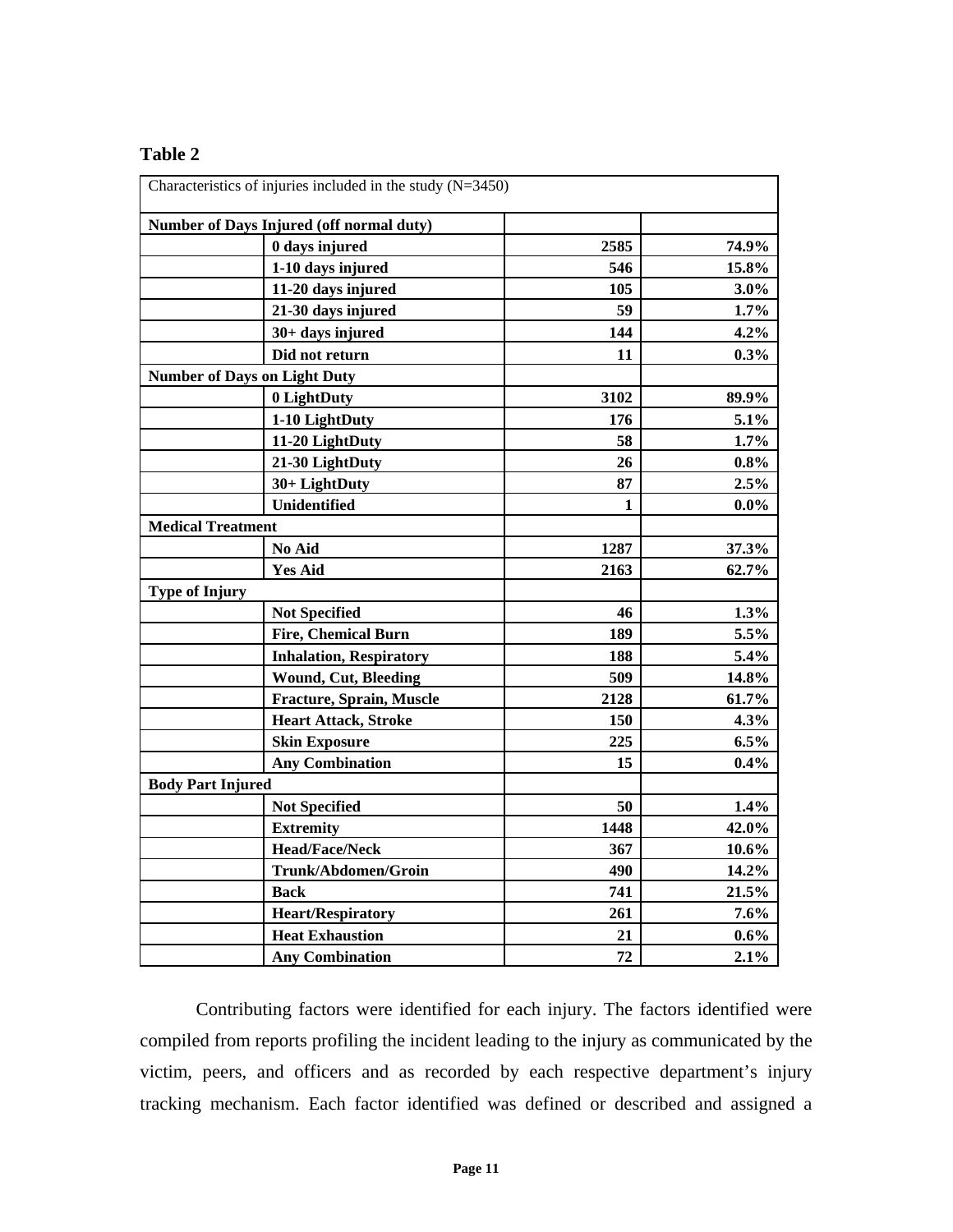variable name for the study. The contributing factors, definitions and variable names are listed below.

- $\triangleright$  **Incident Commander (IC)** Individual responsible for the combination of facilities, equipment, personnel, procedures, and communications operating within a common organizational structure with responsibility for the management of assigned resources to effectively accomplish stated objectives pertaining to an incident or training exercise (NFPA Standard 1670,424).
- ¾ **Crew Size (CREW SIZE)** (Fire Crew or Company) A group of members: (1) Under the direct supervision of an officer; (2) Trained and equipped to perform assigned tasks; (3) Usually organized and identified as engine companies, ladder companies, rescue companies, squad companies, or multi-functional companies; (4) Operating with one piece of fire apparatus (engine, ladder truck, elevating platform, quint, rescue, squad, ambulance) except where multiple apparatus are assigned that are dispatched and arrive together, continuously operate together, and are managed by a single company officer; (5) Arriving at the incident scene on fire apparatus (NFPA Standard 1710). An organized group of firefighters under the leadership of a crew leader or other designated official (NIFC, 2006).
- $\triangleright$  **Lack of Training (TRAIN)** The deficiency of instruction and hands-on practice in the operation of equipment and systems that are expected to be used in the performance of assigned duties (NFPA Standard 600-601).
- $\triangleright$  **Lack of Communications (COMM)** A deficiency of radio, telephone and messenger service networks throughout the emergency response system necessary to facilitate direct communication from the incident commander to officers, firefighters and emergency providers in tactical operations (NFPA Standard 130, 502, 1221).
- ¾ **Standard Operating Procedures (Guidelines) Breech (SOP)** A written organizational directive that establishes or prescribes specific operational or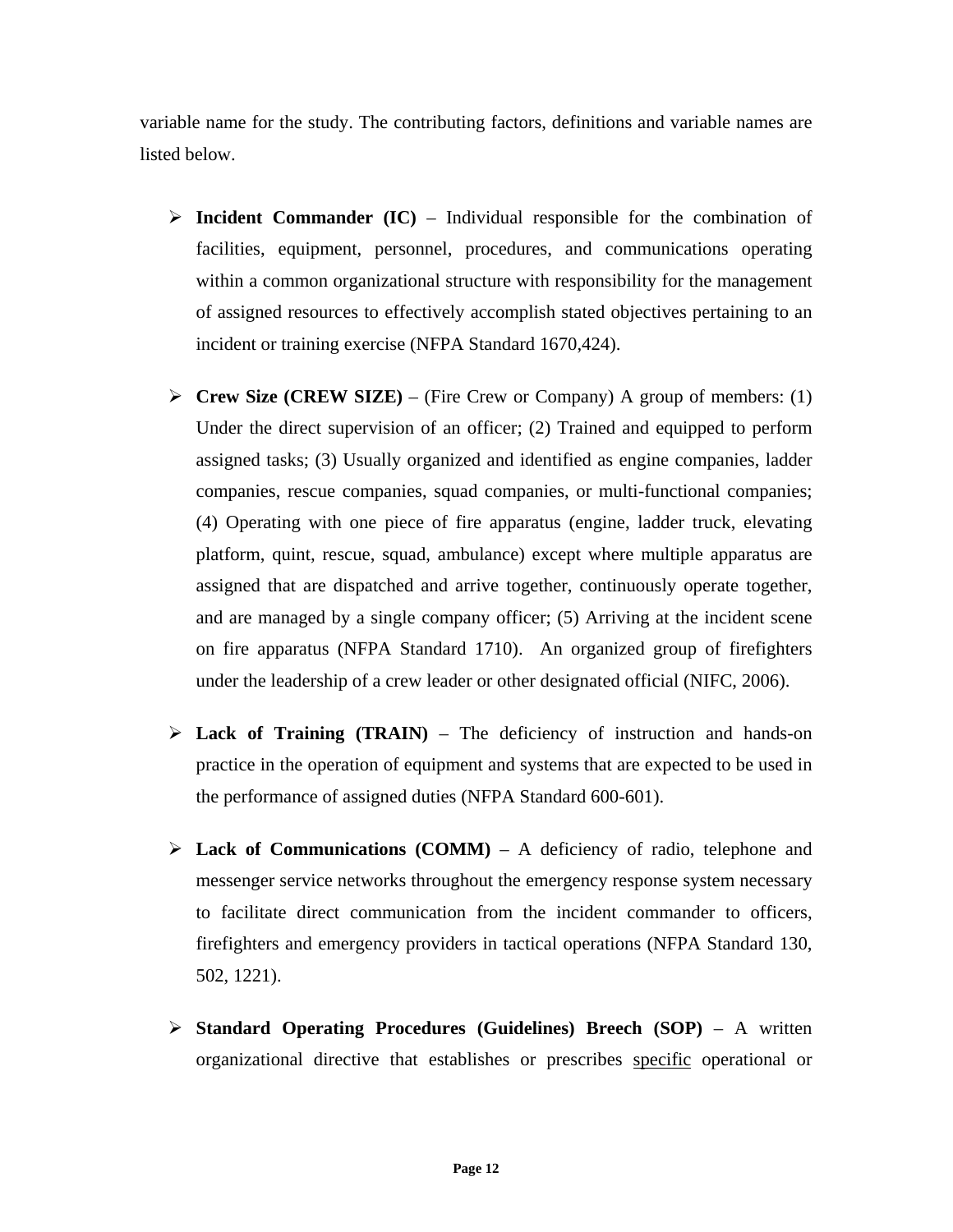administrative methods to be followed routinely for the performance of designated operations, actions or administrative functions (NFPA Standard 1521).

- $\triangleright$  **Protocol Breech (PROTOCOL)** An organizational directive that establishes a common practice or course of action during tactical operations. A protocol aims to streamline particular processes according to a set routine. By definition, protocol is a term for a mandatory procedure. In the EMS arena, a protocol is intended to guide decisions regarding assessment, management, and treatment of patients.
- ¾ **Protective Equipment Not Worn/SCBA or Seatbelt (PE)** The equipment provided to shield or isolate personnel from infectious, chemical, physical, and thermal hazards (NFPA Standard 1670) and physical injury.
- ¾ **Lack of Wellness/Fitness (LWF-WELLNESS/FITNESS)** The state of uniform personnel signifying a deficiency or absence of physical, mental, or emotional capability to withstand the stresses or strains of living and functioning in the workplace. This adverse state results from cumulative factors including job exposures, stress and personal behavior including poor diet and general lack of exercise.
- ¾ **Act of Violence (VIOL)** Exertion of physical force to injure, abuse or cause death.
- ¾ **Dangerous Substance (DS)** This factor includes substances that are explosive and/or flammable, such as petroleum products and gunpowder. It includes radioactive substances, and products such as aerosol cans which can explode when heat or pressure is applied. It also includes *'hazardous substance'* that includes substances used or produced by industries that have the potential to cause mass disaster to people and the environment. Examples of hazardous substances are chlorine, PCB, chlorobenzene, pesticides, etc. Hazardous substances are listed and controlled under the Poisons Act and the Poisons (Hazardous Substances) Rules. The factor also encompasses *toxic industrial*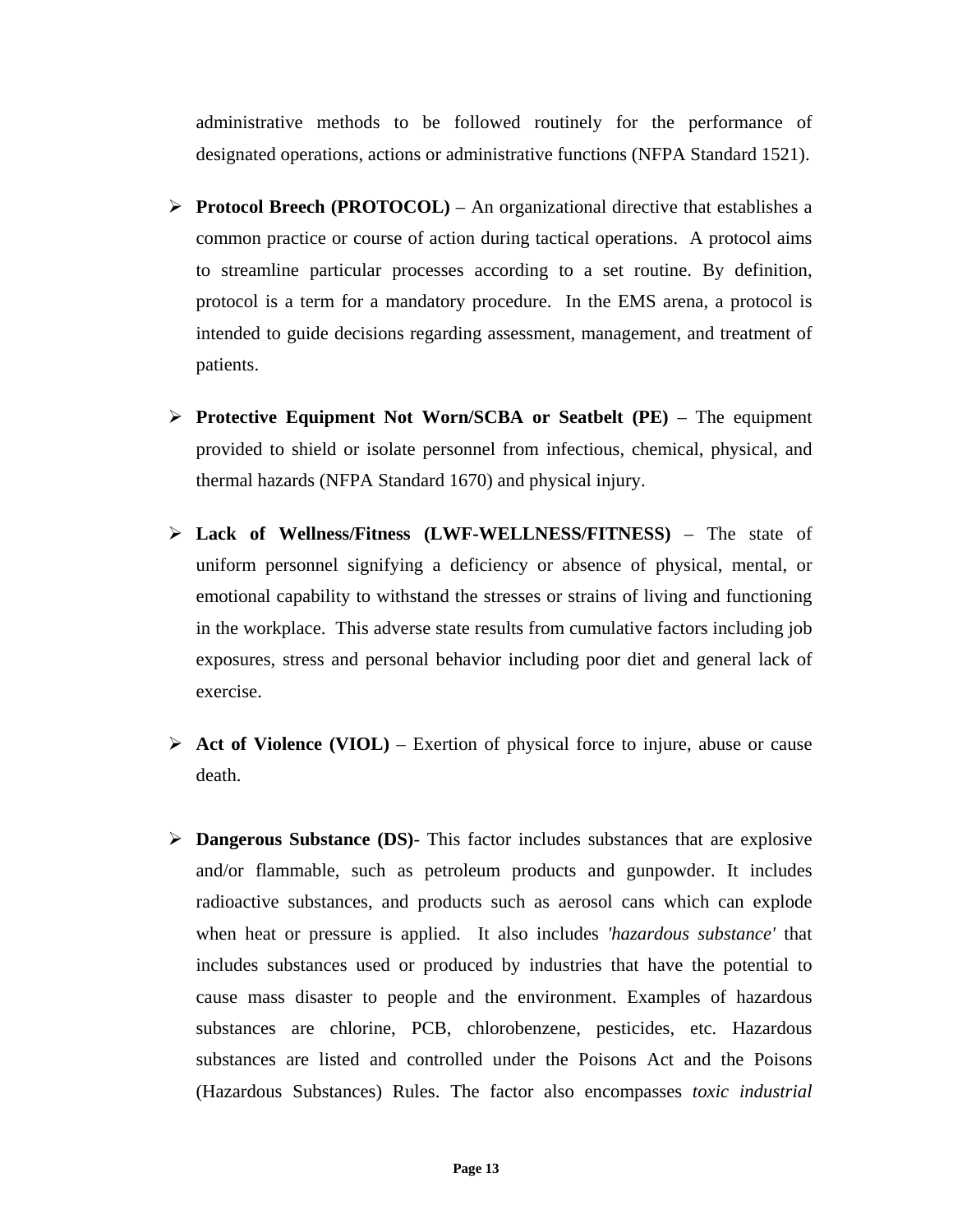*waste* that includes toxic waste from industries, such as spent acids, alkalis, etchants, solvents and waste oils. (NEA, 2008)

- ¾ **Weather/Act of Nature (WEA-WEATHER)** An extraordinary and unexpected natural event, such as a hurricane, tornado, earthquake or even the sudden death of a person.
- ¾ **Human Error by Firefighter or Officer (HE)** A mistake made by a person rather than caused by a poorly designed process or the malfunctioning of equipment.
- $\triangleright$  **Civilian Error (CE)** Persons who are members of the general public and who are not fire service or other emergency services personnel (NFPA Standard 180) who in an act or condition of ignorant or imprudent behavior unintentional cause an adverse event.
- ¾ **Decision Making (DM-DECISION MAKING)** can be regarded as an outcome of mental processes (cognitive processes) leading to the selection of a course of action among several alternatives. Every decision-making process produces a final choice. (Carnegie Mellon, 2008)
- $\triangleright$  **Structural Failure (SF)** Structural collapse brought on by fire that precludes buildings or structural components from functioning as designed.
- $\triangleright$  **Emergency Equipment Failure (EF)** The unacceptable difference between expected and observed performance of emergency equipment.
- ¾ **Firefighter Fatigue (FF-FATIGUE)** a weariness caused by exertion. It can describe a range of afflictions, varying from a general state of lethargy to a specific work-induced burning sensation within one's muscles. It can be both physical and mental. Physical fatigue is the inability to continue functioning at the level of one's normal abilities, (Hawley, 1997)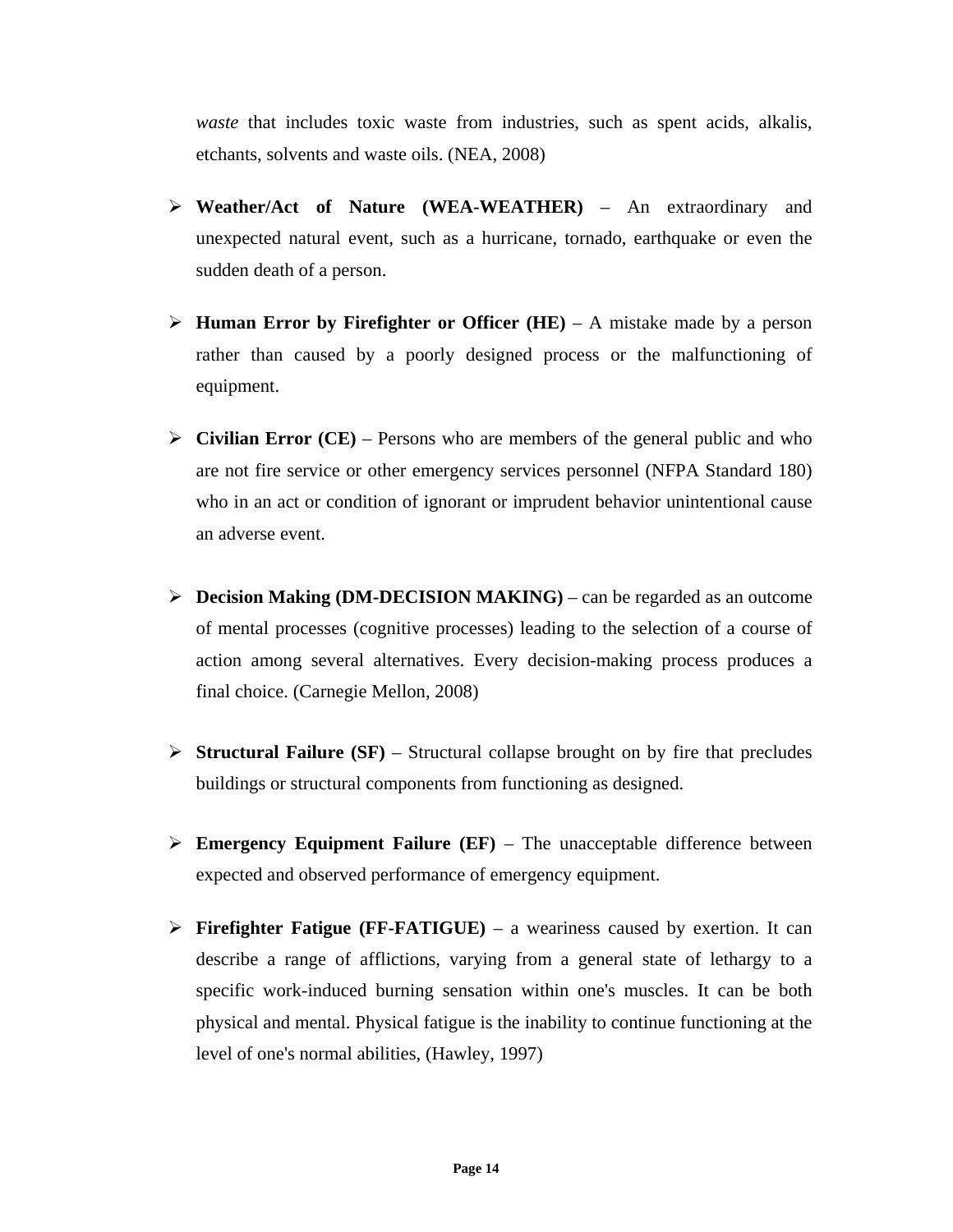- ¾ **Lack of Situational Awareness (LSA)** concerns the absence of knowledge and understanding of the environment that is critical to those who need to make decisions in complex areas such as fire ground operations, air traffic control, and military command and control. Situation awareness has been formally defined as "the *perception* of elements in the environment within a volume of time and space, the *comprehension* of their meaning, and the *projection* of their status in the near future" (Endsley, 2000).
- $\triangleright$  **Horseplay (HP)** rough or boisterous play.
- $\triangleright$  **Lack of Teamwork (TMWK)** refers to an individual rather than group effort. Lack of teamwork is a general lack of the mindset that aligns firefighters in a cooperative and selfless manner, towards a specific purpose. A team player is one who subordinates personal aspirations and works in a coordinated effort with other members of a group, or team, in striving for a common goal.

Following contributing factor identification and definition, raw frequency scores were determined for each factor. Dominant contributing factors were identified by percentage for the overall dataset and in various categories as described in Table 3 below.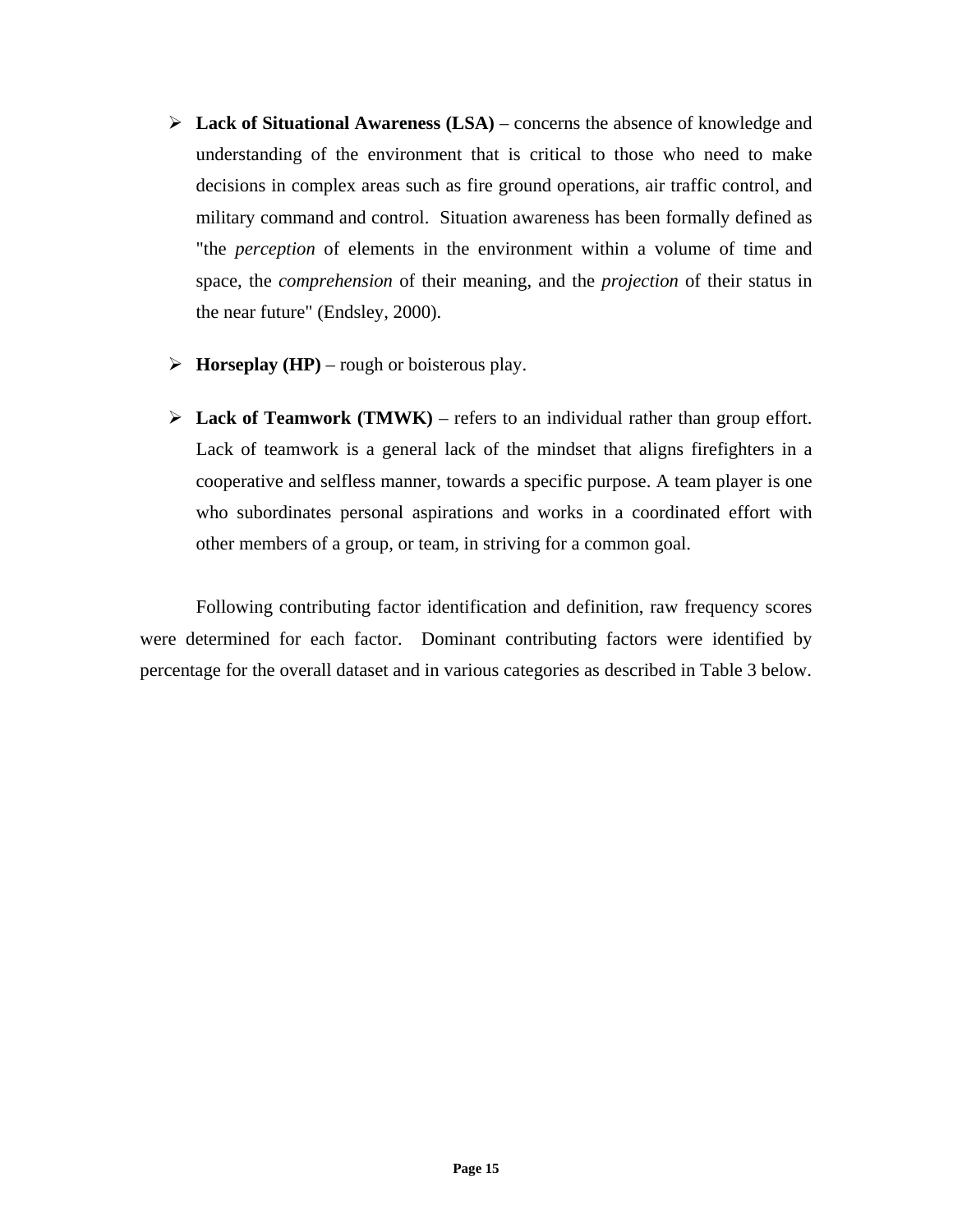| Dominant Contributing Factors by Strata (Top 3 Percentages shown) |                           |                                           |  |
|-------------------------------------------------------------------|---------------------------|-------------------------------------------|--|
| <b>Strata</b>                                                     |                           | <b>Contributing Factor (% LOD Injury)</b> |  |
| <b>Overall</b>                                                    |                           | LSA (37.3) LWF (28.5) HE (10.6)           |  |
|                                                                   |                           |                                           |  |
| Age                                                               |                           |                                           |  |
|                                                                   | Less than 26              | LSA (39.5) LWF (32.4) PE (13.0)           |  |
|                                                                   | $26 - 35$                 | LSA (39.2) LWF (25.7) DS (13.3)           |  |
|                                                                   | 36-45                     | LSA (37.1) LWF (26.8) HE (10.2)           |  |
|                                                                   | $46 - 55$                 | LSA $(35.1)$ LWF $(34.1)$ HE $(10.7)$     |  |
|                                                                   | <b>Greater than 55</b>    | FF (36.6) LSA (32.1) COMM (13.4)          |  |
| <b>Gender</b>                                                     |                           |                                           |  |
|                                                                   | Female                    | LSA $(48.3)$ LWF $(20.1)$ HE $(12.6)$     |  |
|                                                                   | <b>Male</b>               | LSA (36.7) LWF (29.0) HE (10.5)           |  |
| <b>Rank</b>                                                       |                           |                                           |  |
|                                                                   | <b>Chief</b>              | LWF $(36.4)$ LSA $(29.9)$ FF $(9.1)$      |  |
|                                                                   | <b>Civilian</b>           | LSA (54.6) DM (27.3) LWF (27.3)           |  |
|                                                                   | <b>Fire Fighter</b>       | LSA (38.4) LWF (27.2) HE (10.8)           |  |
|                                                                   | Investigator              | LSA (53.9) WEA (38.5) LWF (30.8)          |  |
|                                                                   | Recruit                   | LWF (51.2) LSA (38.1) FF (17.9)           |  |
|                                                                   | Captain                   | LSA (33.9) LWF (29.6) HE (11.0)           |  |
| <b>Years of Service</b>                                           |                           |                                           |  |
|                                                                   | Less than 6               | LSA (41.1) LWF (23.5) DS (11.9)           |  |
|                                                                   | $6 - 10$                  | LSA (37.5) LWF (27.1) DS (10.5)           |  |
|                                                                   | $11 - 20$                 | LSA (37.3) LWF (29.4) PE (10.0)           |  |
|                                                                   | <b>Greater than 20</b>    | LWF (36.5) LSA (31.2) HE (12.3)           |  |
| <b>Scene Type</b>                                                 |                           |                                           |  |
|                                                                   | <b>Not Specified</b>      | LSA $(29.7)$ LWF $(16.2)$ HE $(5.4)$      |  |
|                                                                   | Fire ground               | LSA (38.3) LWF (25.4) FF (13.9)           |  |
|                                                                   | <b>Non-fire Emergency</b> | LSA (31.0) LWF (24.1) DS (21.4)           |  |
|                                                                   | <b>In-Transit</b>         | LSA $(52.0)$ LWF $(16.5)$ HE $(16.0)$     |  |
|                                                                   | <b>Training</b>           | LWF (44.2) LSA (37.8) FF (15.1)           |  |
|                                                                   | <b>Other On-Duty</b>      | LSA (38.9) LWF (33.3) HE (12.2)           |  |

# **Table 3.**

According to cluster analysis, four clusters of contributing factors were identified. All contributing factors were included in the cluster analysis. Composite cluster variables are listed in Table 4 below.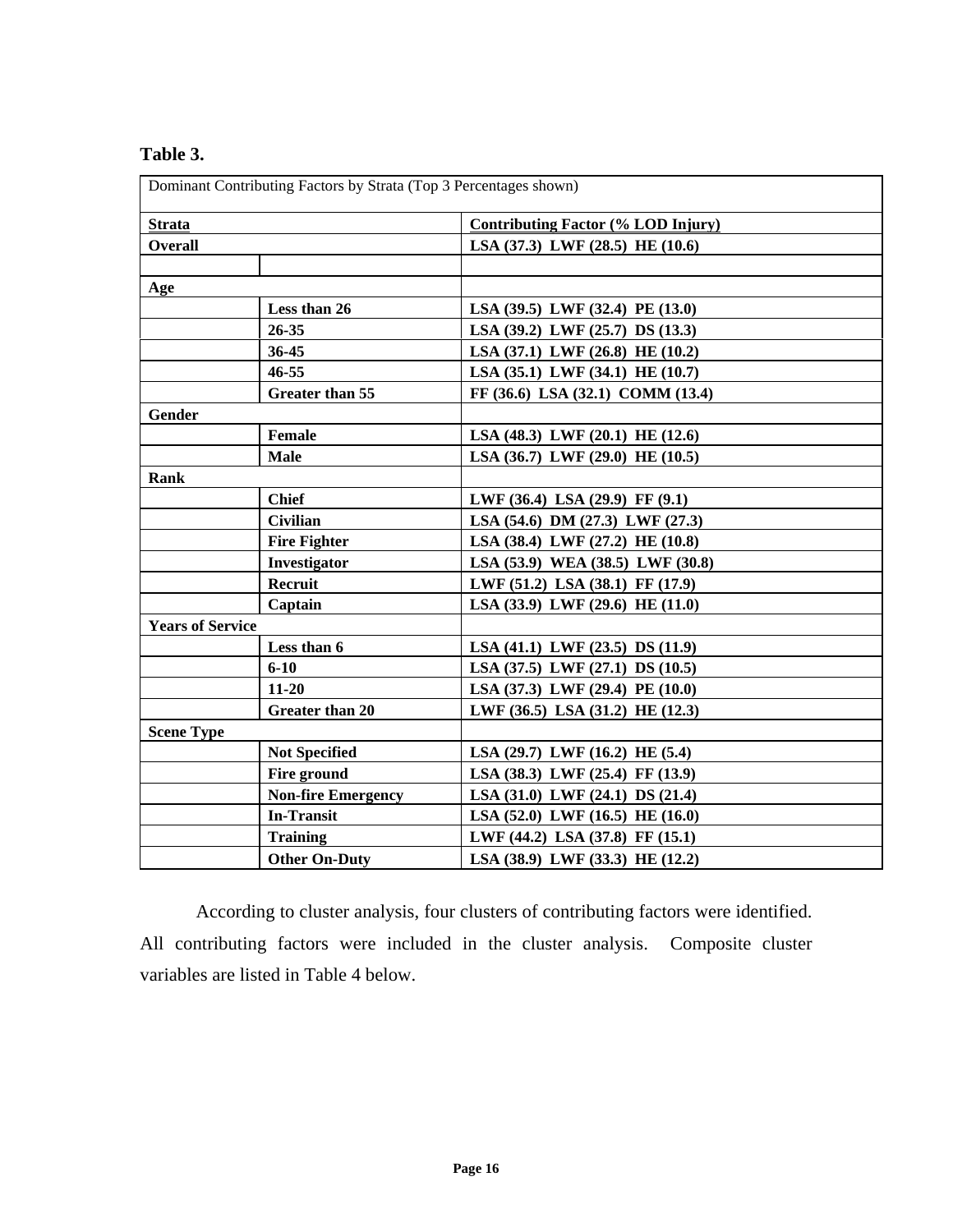| Cluster 1:        | Equipment Failure, Lack of Training, Structural Failure, Act of Violence, Civilian<br>Error, Horseplay, Lack of Teamwork                                 |
|-------------------|----------------------------------------------------------------------------------------------------------------------------------------------------------|
| <b>Cluster 2:</b> | Crew Size, Lack of Wellness / Fitness, Firefighter Fatigue, Weather / Act of Nature                                                                      |
| Cluster 3:        | Protective Equipment Not Worn - SCBA / Seatbelt, Dangerous Substance                                                                                     |
| <b>Cluster 4:</b> | Decision Making, Lack of Communication, Standard Operating Guidelines / Procedure<br>Breach, Protocol Breach, Human Error, Lack of Situational Awareness |

**Table 4 Composite Cluster Variables** 

Though there is no exact pattern to the make-up of the clusters, there seems to be identifiable categorization. For example, Cluster 4 appears to represent the 'human factor' while Cluster 2 represents 'crew size and physical fitness related issues'. Cluster 3 appears to represent 'personal protective equipment' while Cluster 1, with the exception of lack of training/teamwork and horseplay seems to represent 'things that are out of the control of an officer or firefighter'. This categorization is beneficial in honing areas of risk management intervention in the departments studied.

The four clusters identified by the analysis are responsible for 94.49% of all LOD INJURY in the departments studied. The remaining LOD injuries (5.51%) were not explained by any contributing factor cluster. Among the composite clusters, Cluster 4 alone, excluding its interaction with any other contributing factors, is responsible for 30.9% of LOD injury Cluster 2 alone is responsible for another 26.17%, Cluster 3 alone 10.87%, Cluster 1 alone 7.59%, and about 10% were contributed by interactions between clusters as described in Figure 1 below.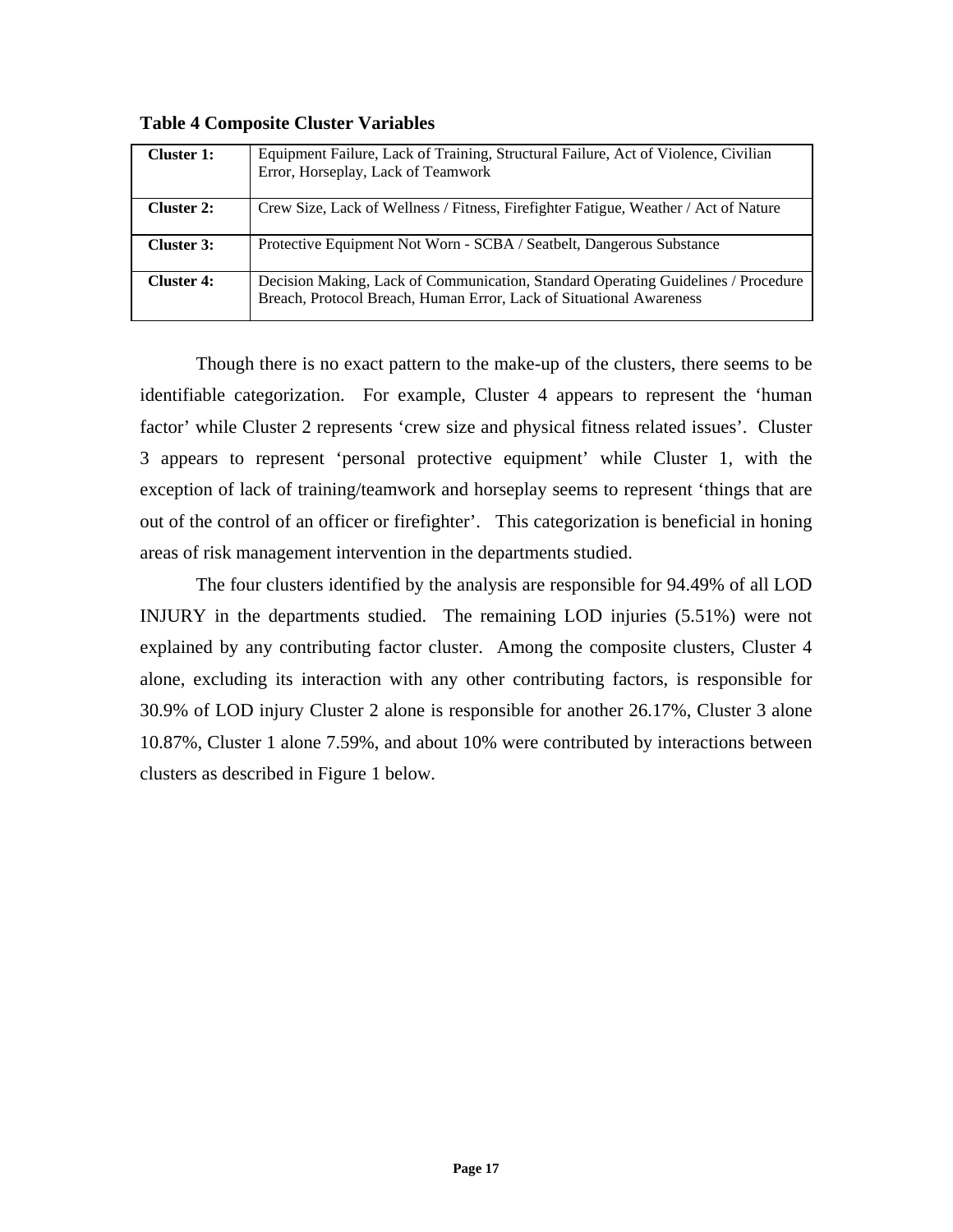

**Figure 1. Overall Model of Composite Clusters for LOD Injury in Select Metropolitan Departments 2005-2006.**

The relative contribution of the clusters was evaluated within various strata in an attempt to hone contributing factor clusters to specific environments making risk management efforts more direct and efficient. Strata evaluated included firefighter age, gender, rank, years of service, and scene type.

Firefighter age strata were defined as 25 and under, 26-35, 36-45, 46-55, and Over 55. Cluster 4 was responsible for more than 29% of LOD injury in firefighters 25 and under while cluster 2 was responsible for an additional 25%. Cluster 4 was also responsible for the majority of injuries in age groups 26-35 and 36-45 (32%). However, cluster 2 was responsible for the majority of injuries in age 46-55 and over 55 with the percentage of attributable injuries increasing with age. Figures  $2 - 6$  show contributing factor clusters by firefighter age group.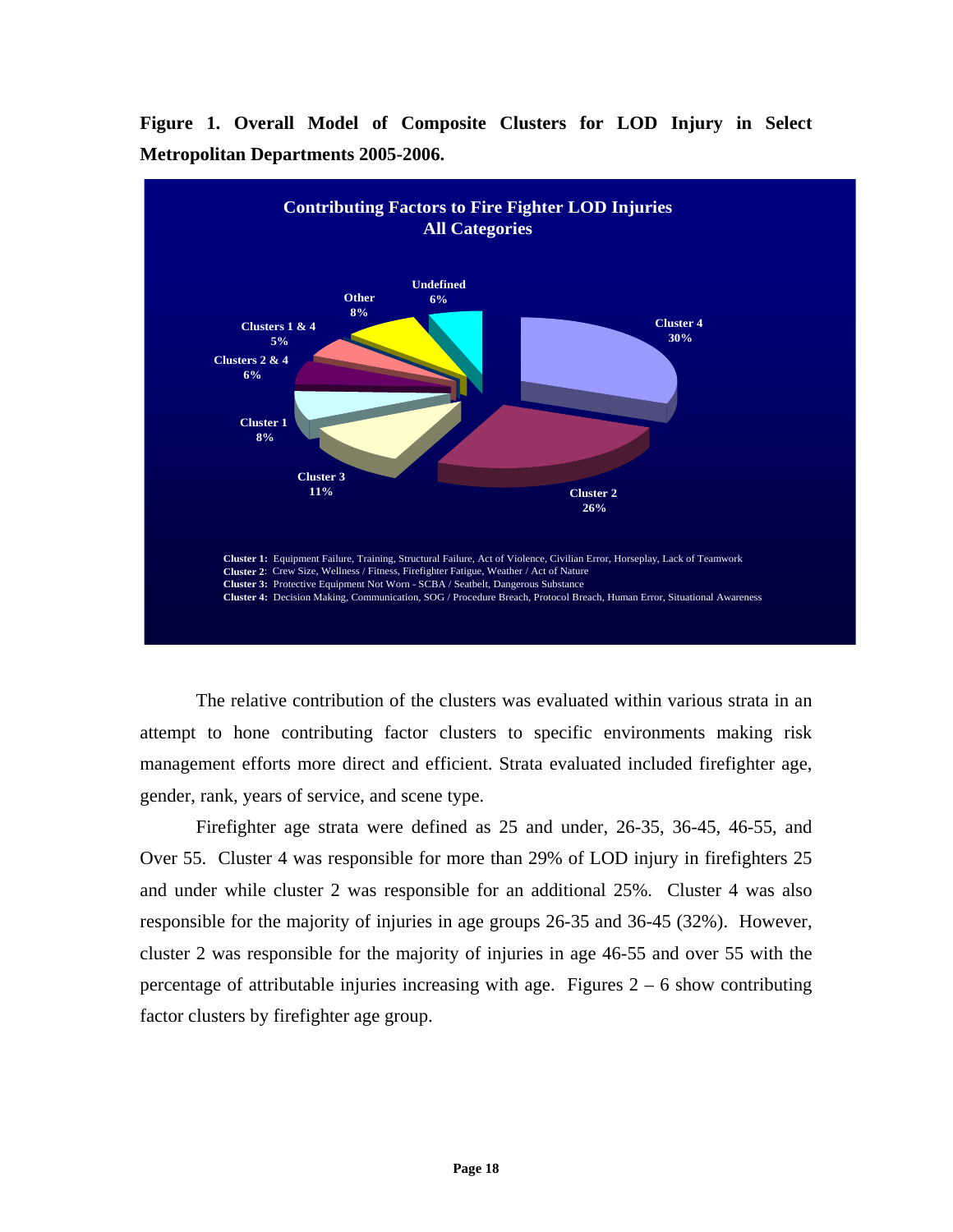

**Figure 2. Age Group 25 and Under**

**Figure 3. Age Group 26-35** 

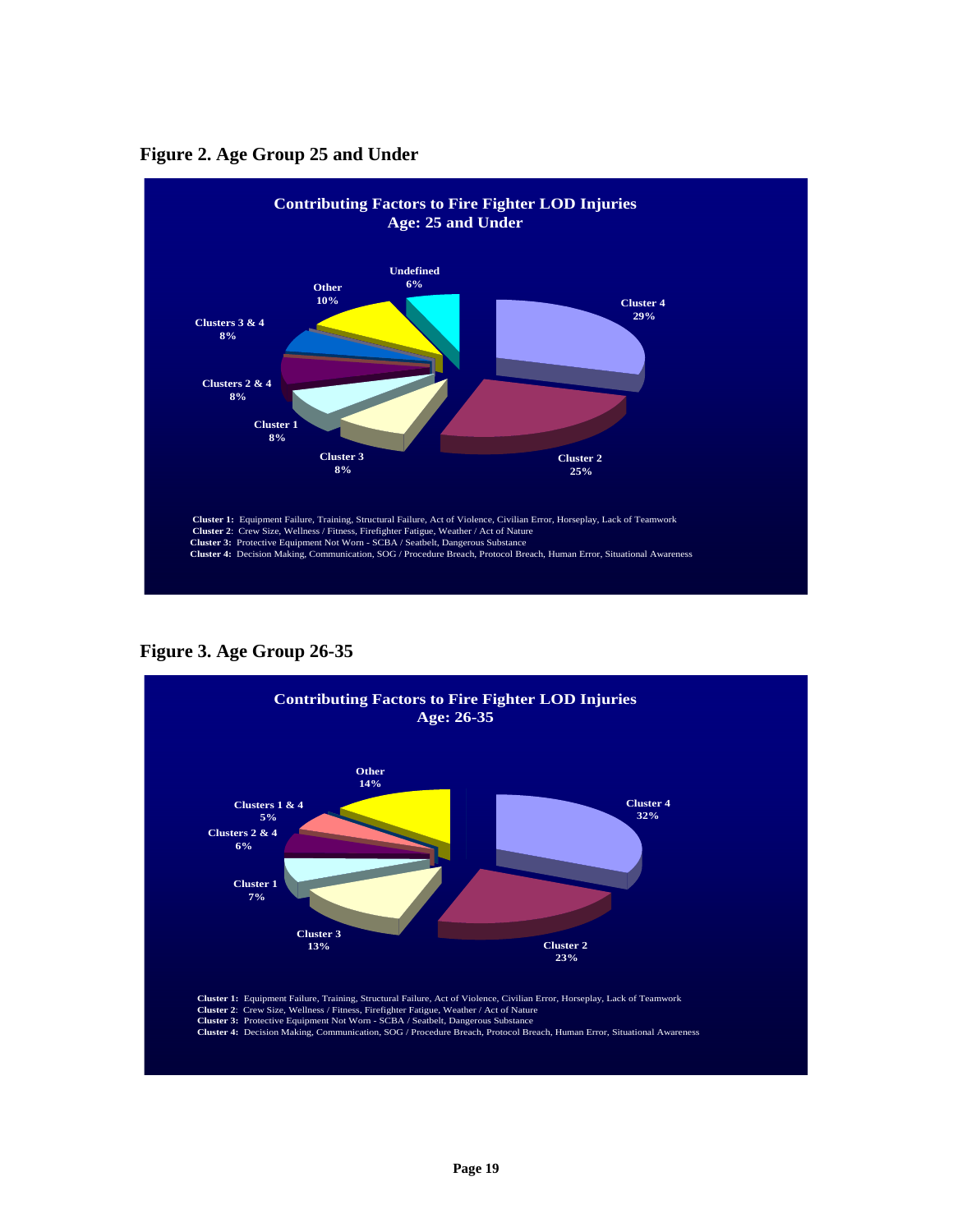



**Figure 5. Age Group 46-55** 

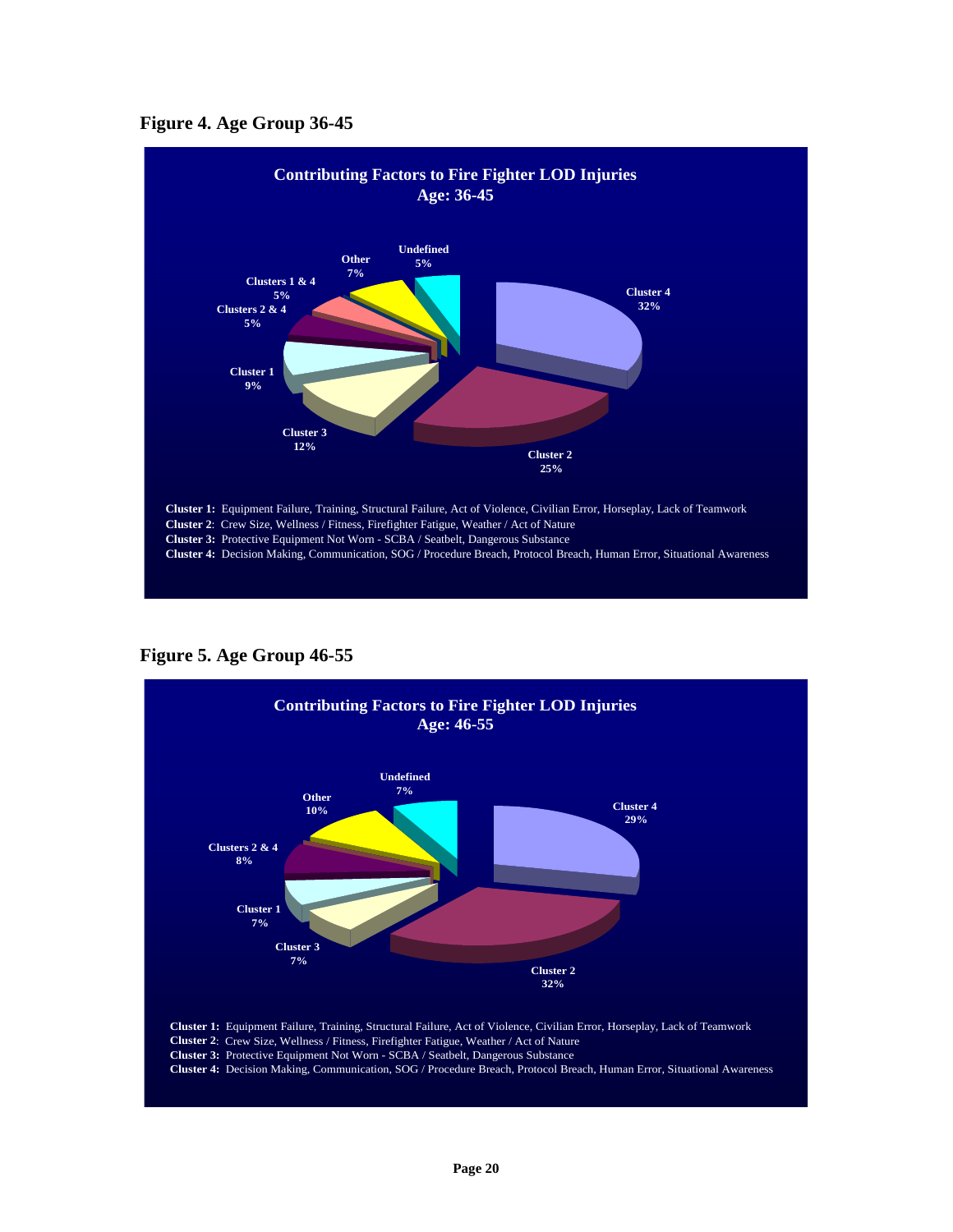



Data were also stratified by years of service to highlight experiential differences in contributing factor clusters. These differences are significant, however reasons for the differences can only be assumed as time on the job and/or experience does not necessarily equal quality performance. Figures 7-10 show the contributing factor clusters most responsible for LOD injury in these strata. Cluster 4 is responsible for the majority of the LOD injuries in firefighters with fewer years on the job particularly in the less than 6 year strata and the 6-10 year strata, while cluster 2 is responsible for the majority in firefighters with greater than 20 years on the job.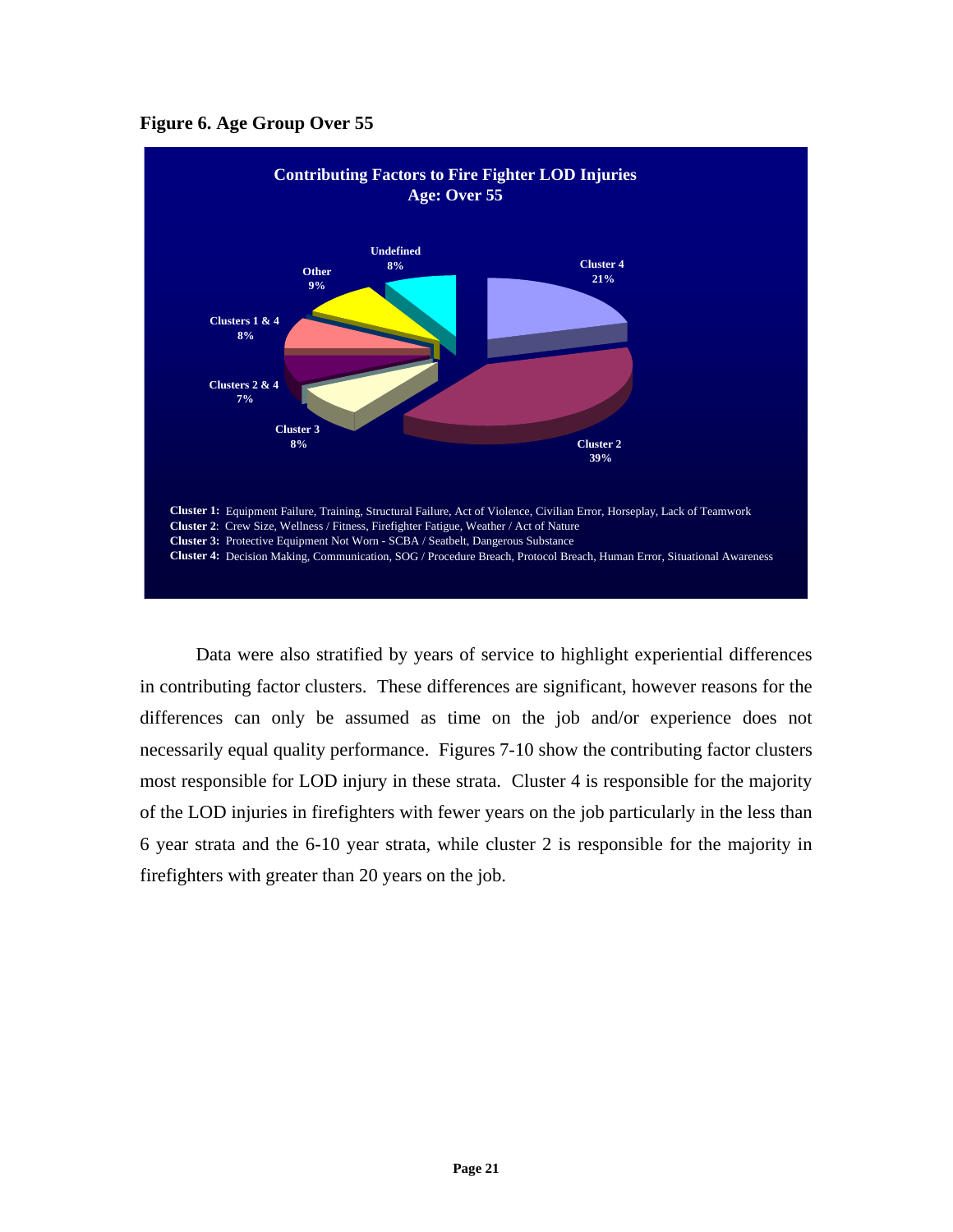



**Figure 8. 6-10 Years** 

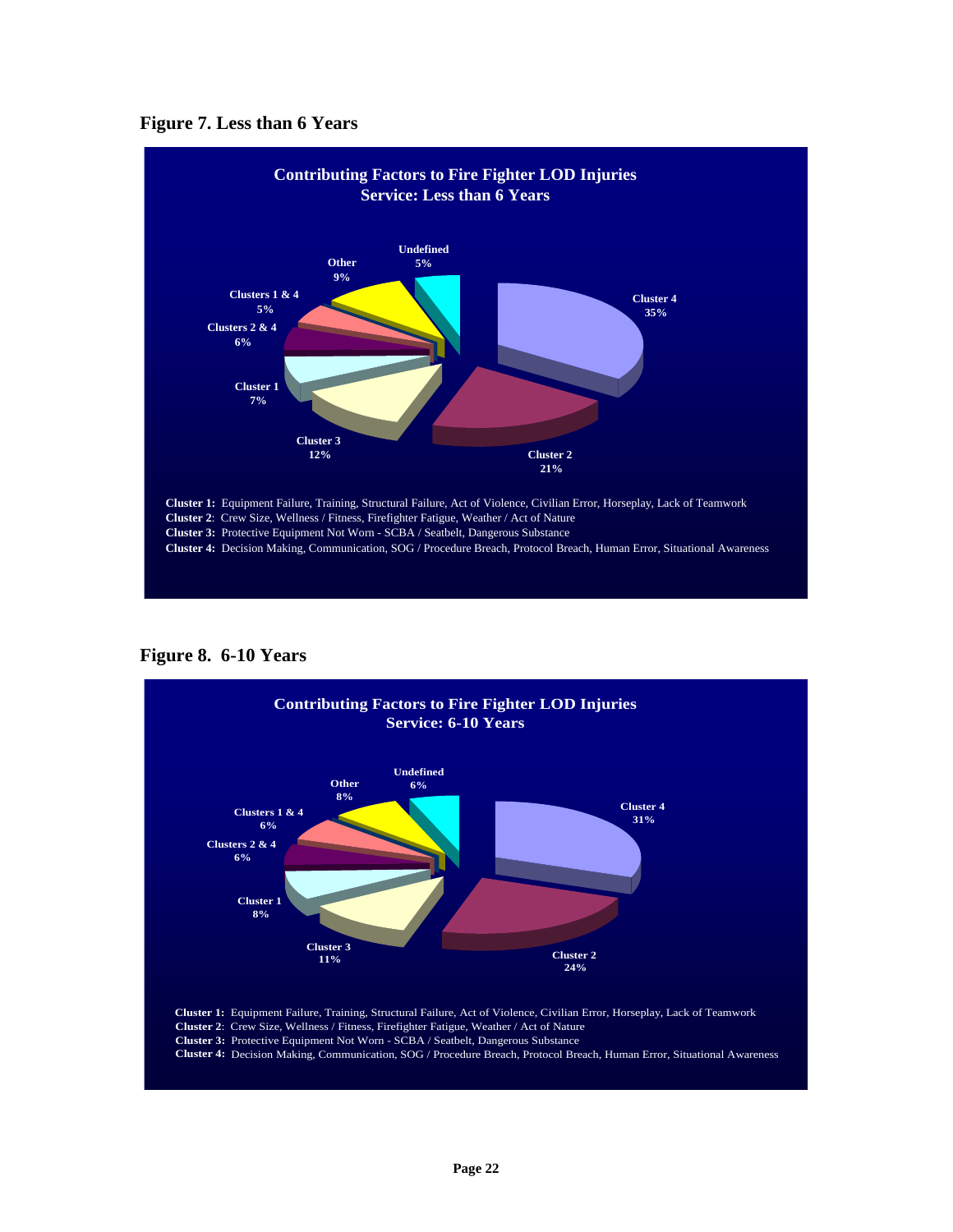



**Figure 10. Greater than 20 Years** 

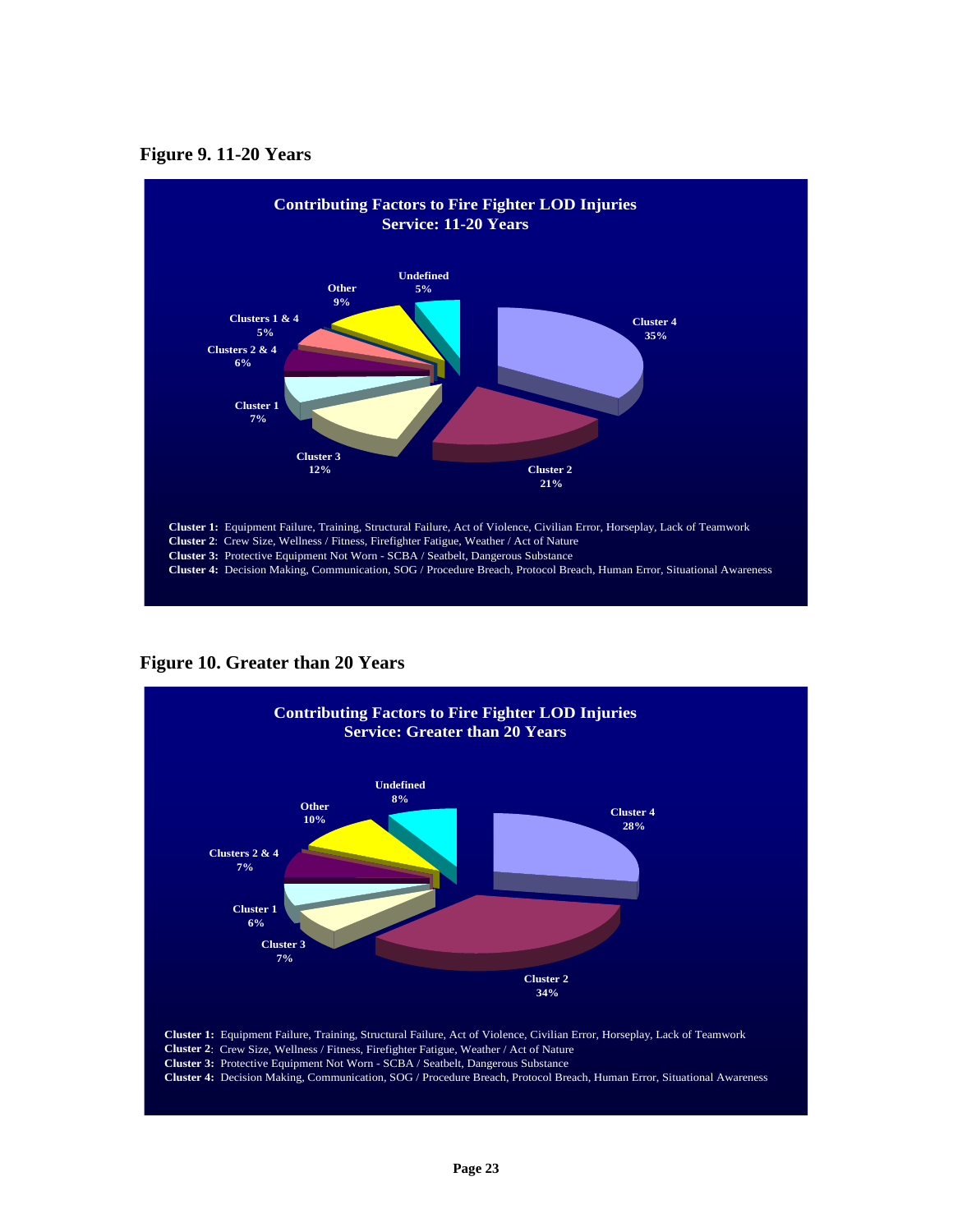Data were also stratified by scene type. The various scene types identified include fire ground, non-fire emergency, in-transit, training, and other on-duty activity. As noted in figures 11-15 below, there were differences in the contributing factor clusters responsible for LOD injury between theses strata. Analysis of contributing factor clusters for LOD injury occurring on the fire ground shows that Cluster 4 is responsible for 31% of injuries while Cluster 2 is responsible for another 26%. In the stratum for non-fire emergency, Cluster 4 once again is dominate and responsible for 25% while Cluster 3 is responsible for another 22%. This is not surprising as the non- fire emergency strata contains EMS calls. Cluster 4 is overwhelmingly responsible for LOD injury (50%) in the in-transit stratum. The next scene type evaluated is training. The training stratum shows Cluster 2 as dominant (39%) while Cluster 4, including situational awareness is responsible for an additional 29% of injuries in this arena. The final stratum specifically evaluated was other on-duty activity including apparatus maintenance, station maintenance, meetings, investigation and inspections. In this stratum, Cluster 4 was responsible for the majority of LOD injury (34%).



## **Figure 11. Fire Ground**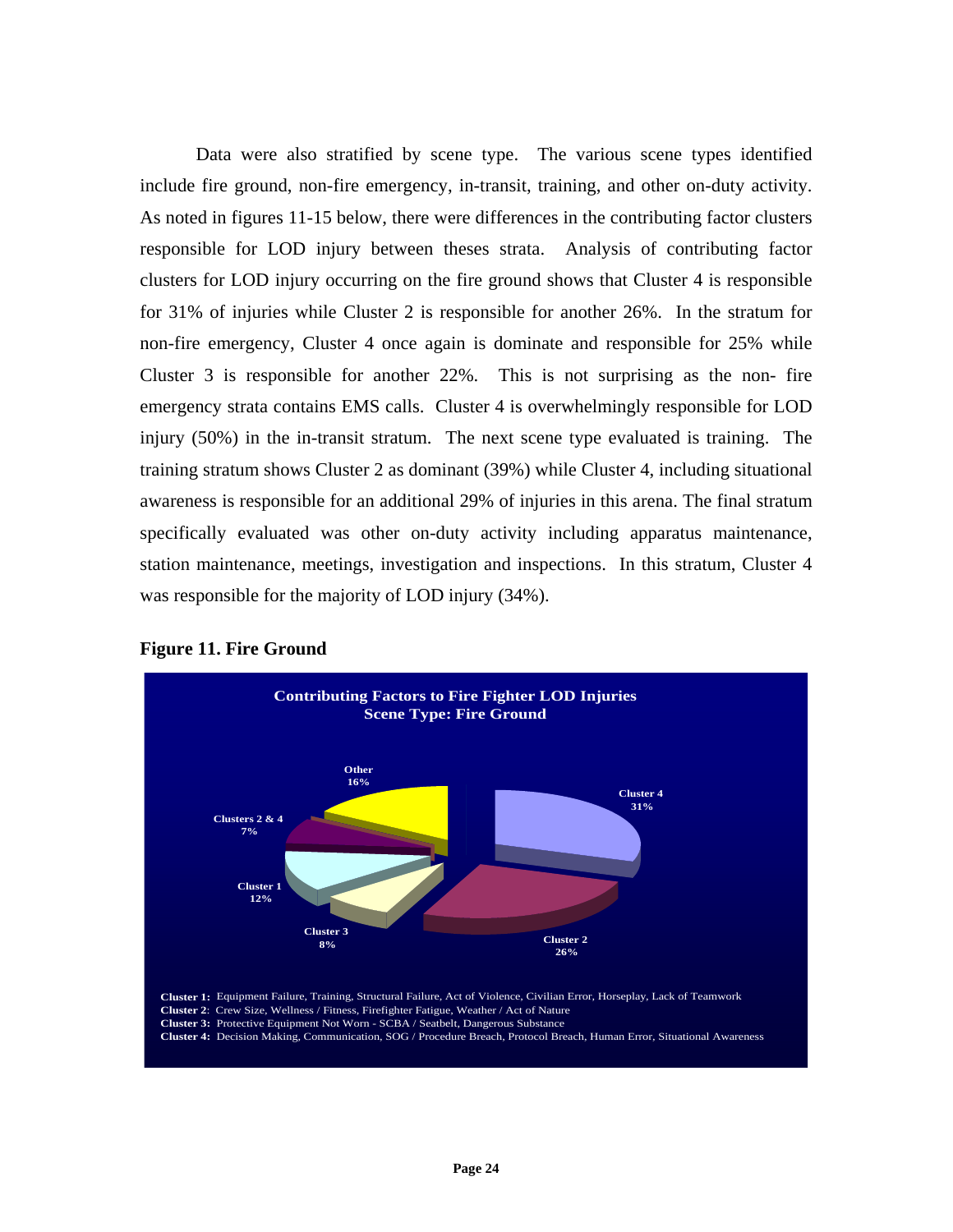



**Figure 13. In-Transit** 

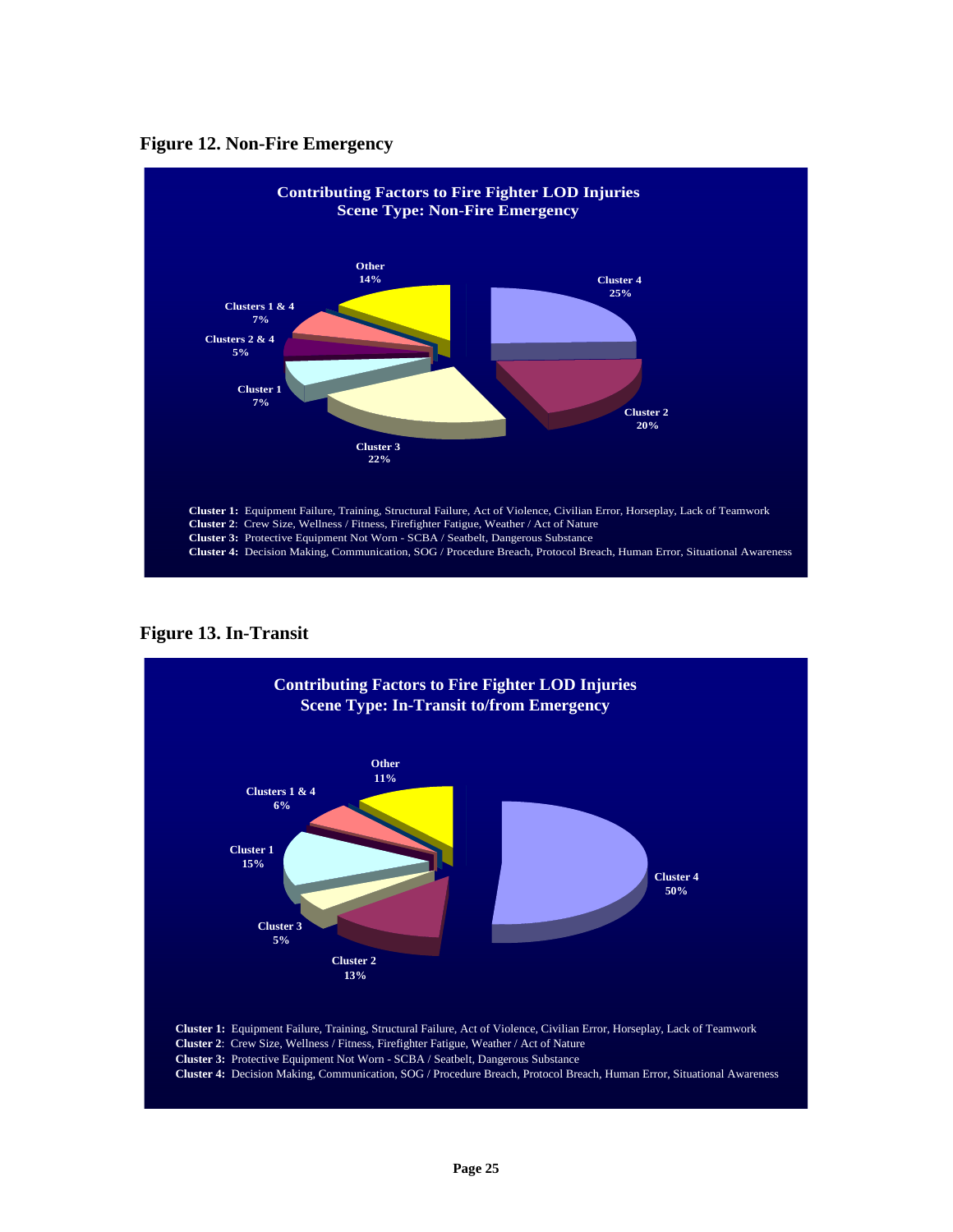# **Figure 14. Training**



**Figure 15. Other On-Duty** 

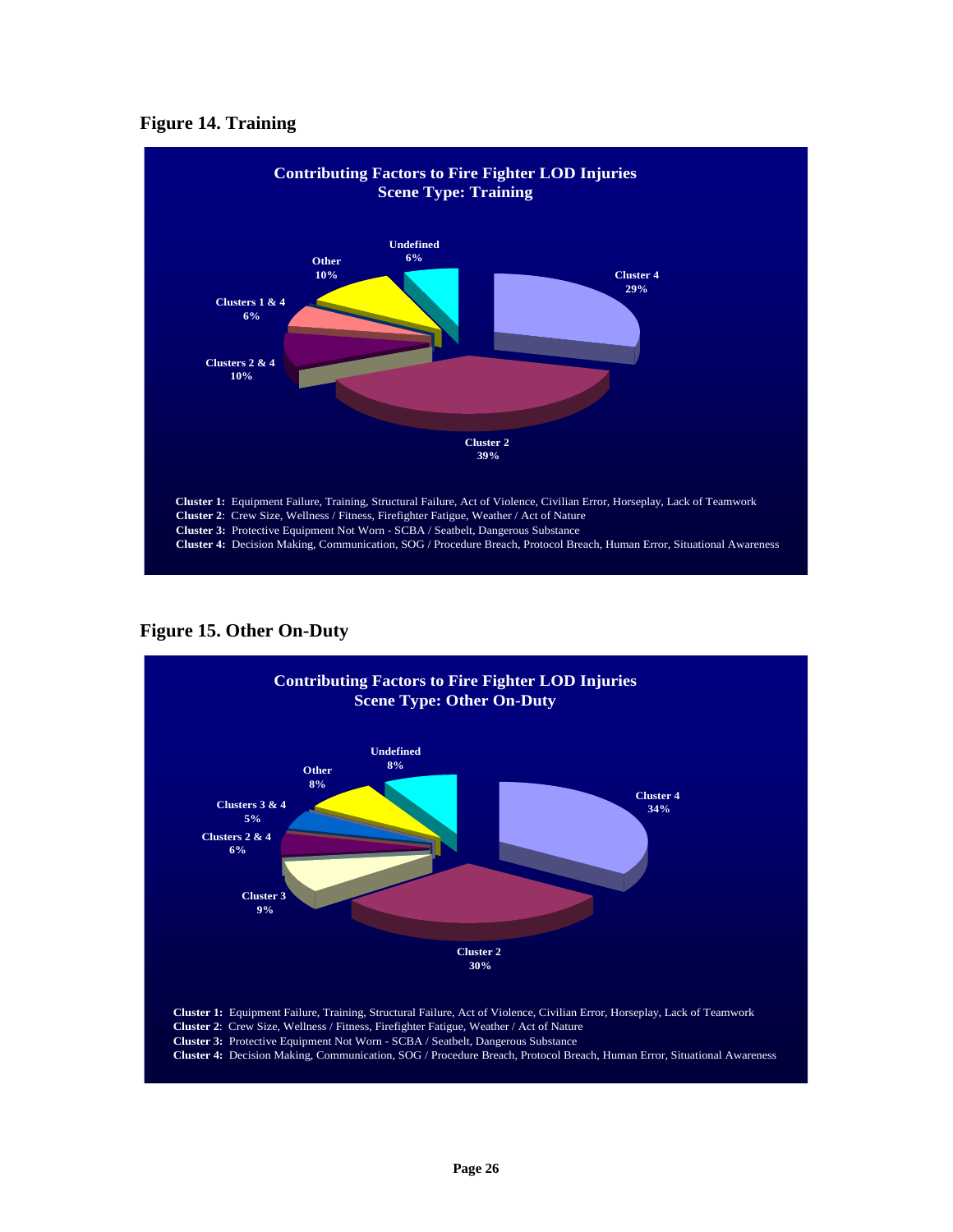Finally, data were stratified by the 'number of days injured' defined as the number of days off normal/regular duty. This stratum was used as a proxy for injury severity assuming that more severe injuries required more days off normal duty. Results show that injuries associated with cluster 4 tended to be more severe requiring longer terms of absence from normal duty though injuries associated with cluster 2 were a close second. For injuries requiring 1-10 days of leave, 41% were associated with cluster 4 while 14% were associated with cluster 2. For those requiring 11-20 days of leave, 35% were associated with cluster 4 while an additional 27% were associated with cluster 2. Finally, the most severe injuries, those requiring leave of 21-10 days or greater than 30 days, 32% were associated with cluster 4 while 25%-28% were associated with cluster 2.

# **DISCUSSION**

During the analysis, it was noted that the actual association between factors within a cluster could not be identified. Factors organized into the same cluster may act independently of each other or they may act synergistically with the interaction of factors presenting a greater total risk than the sum of their individual effects (Moore-Merrell, 2008). Unfortunately, these effects could not be assessed in this study due to the lack of a control group. However, the cluster analysis does provide evidence of the consistency of factors with maximum association as seen in table 4 below.

| Cluster | #1    | #2     | #3     | #4    |
|---------|-------|--------|--------|-------|
| #1      | 7.59% | 1.57%  | 0.78%  | 4.87% |
| #2      |       | 26.17% | 0.67%  | 6.26% |
| #3      |       |        | 10.87% | 3.59% |
| #4      |       |        |        | 30.9% |

**Table 4.** Percent of LOD INJURY contributed by Four Clusters

\* 5.51% LOD INJURY were due to none of these clusters, and additional 1.21% LOD INJURY were due to more than two clusters and are not listed in this table.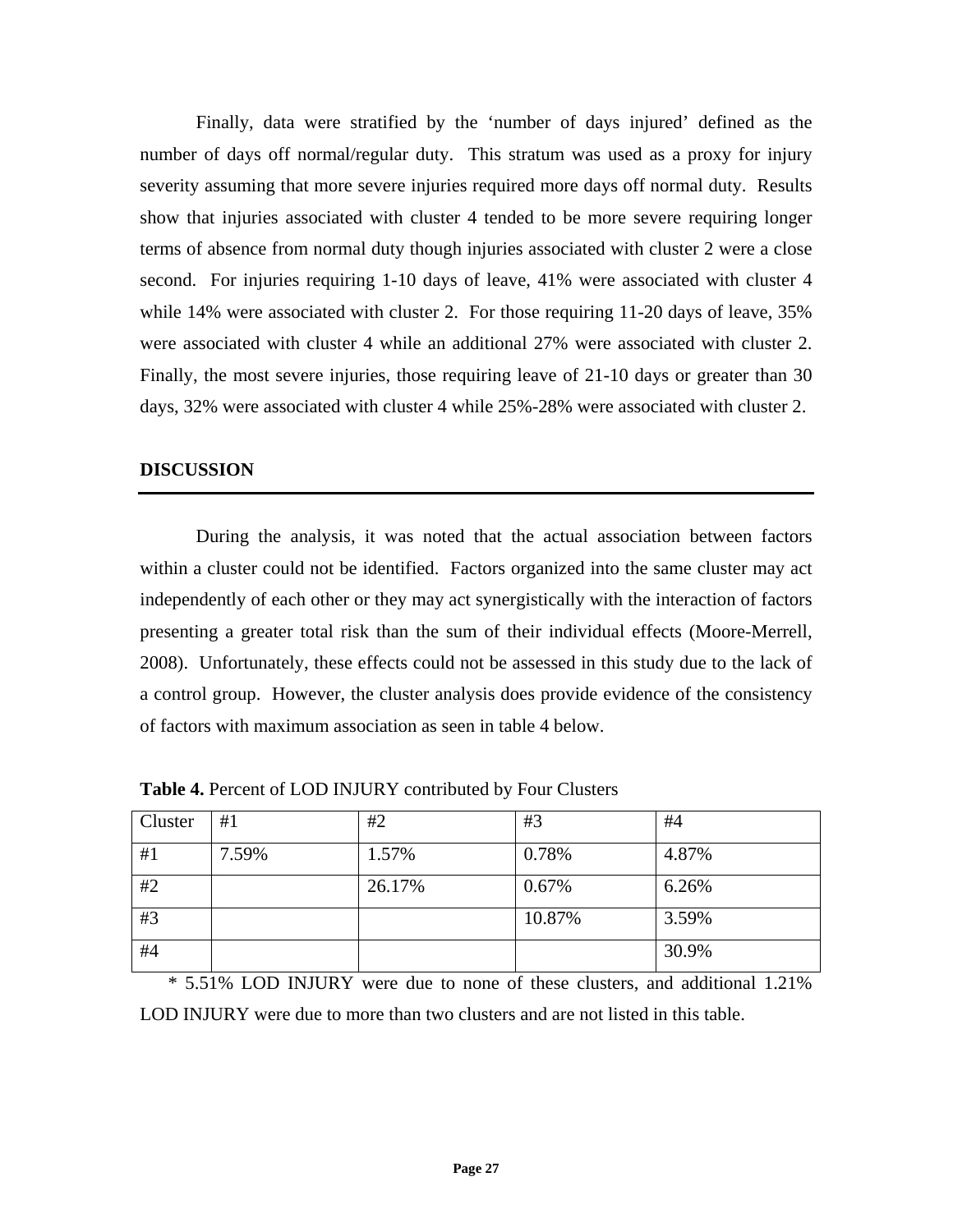# **LIMITATIONS**

There are a number of limitations to the study data, methodology and findings. LOD injury cases were compiled from only nine metropolitan departments and therefore results can only be specifically extrapolated to those departments. However, similar departments should consider benefiting from the results and 'lessons learned' in this group. Additionally, the study only explains the factors contributing to LOD injury that have occurred. Predicting the odds of experiencing a LOD injury in departments where the identified contributing factors/clusters exist could not be completed since data for non-injured firefighters were unavailable. Likewise, trend analysis could not be completed due to the lack of data on firefighters who were not injured on the scenes where a LOD injury was experienced.

This study only examined LOD injury data that were available from nine large fire departments in the U.S. without regard to thousands of firefighter line-of-duty injuries that occur daily in a host of other departments of all sizes. Despite the limitations, the results of this study provide a sense of the relative impact of various factors on firefighter LOD injury in the United States.

## **CONCLUSIONS**

Analysis of the roles of various factors suggests that the most prominent contributing factors to firefighter line-of-duty injury in metropolitan fire departments in the United States are lack of situational awareness (37.3%), lack of wellness/fitness (28.5%), and human error (10.6%). When clustered according to contributing factors most often occurring together, the most prominent cluster is cluster 4 including decisionmaking, lack of communication, standard operating guidelines/procedure breach, protocol breach, human error, lack of situational awareness. Contributing factor clusters identified explain 94.49% of firefighter LOD injury in the departments studied between the years of 2005-2006. The results presented hold implications for fire department risk management priorities. At the most basic level, they compel examination of the way the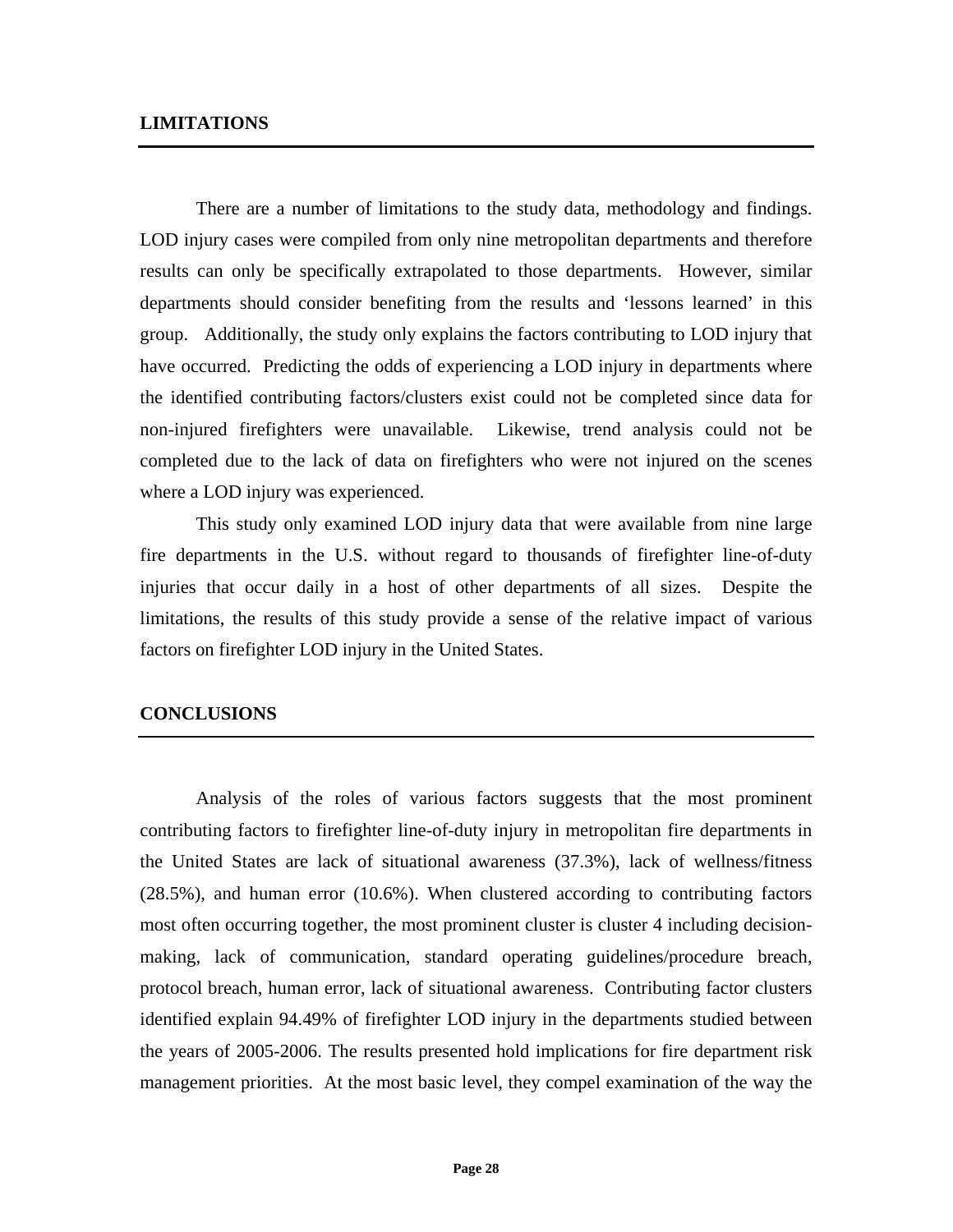departments track injuries. Most of the contributing factors identified in this study were based on those tracked in each department and those used in the "Firefighter Near Miss Reporting System." Individual departmental tracking of injuries and accumulation of factors and definitions will be essential to quality data collection and analysis in future studies. Based on the results of this study, participating departments can make efforts to interrupt or eliminate factors leading to a firefighter LOD injury.

# **Policy Development/Alteration Process**

It has been noted by fire service leaders that the reasons for firefighter injuries have not changed over time. In spite of the safety programs and practices that are implemented, firefighter's belief, attitude, and behavior regarding safety has not changed. Many firefighters do not follow safety procedures, national standards, or departmental training doctrine. They do not wear assigned safety equipment. Some leaders also suggest that chief officers should be held accountable when it comes to firefighter safety. Leaders must not tolerate or accept safety misconduct, which can result in firefighter injury or death. (Clark, 2008).

Year after year, an estimated 80,100 firefighter injuries occur in the line of duty (Karter, 2006). If heeded, the results of this study can reduce these on-duty firefighter injuries. This study specifically examines contributing factors leading to firefighter LOD injury in metropolitan fire departments. Results can be compared with similar studies to hone knowledge and thereby provide opportunities for intervention through departmental training, practices and policy to prevent firefighter injuries.

# **Future Policy Analysis Research**

If a significant reduction in firefighter injuries is to be realized, fire service leaders must focus directly on the contributing factors as identified. Future research should include individual departments collecting and reporting data using the format created for this study. Establishing a standardized data collection format for firefighter injuries inclusive of specifically defined contributing factors as well as other relevant information surrounding individual injuries will provide invaluable information for individual departments to alter policy based on evidence thereby reducing injuries.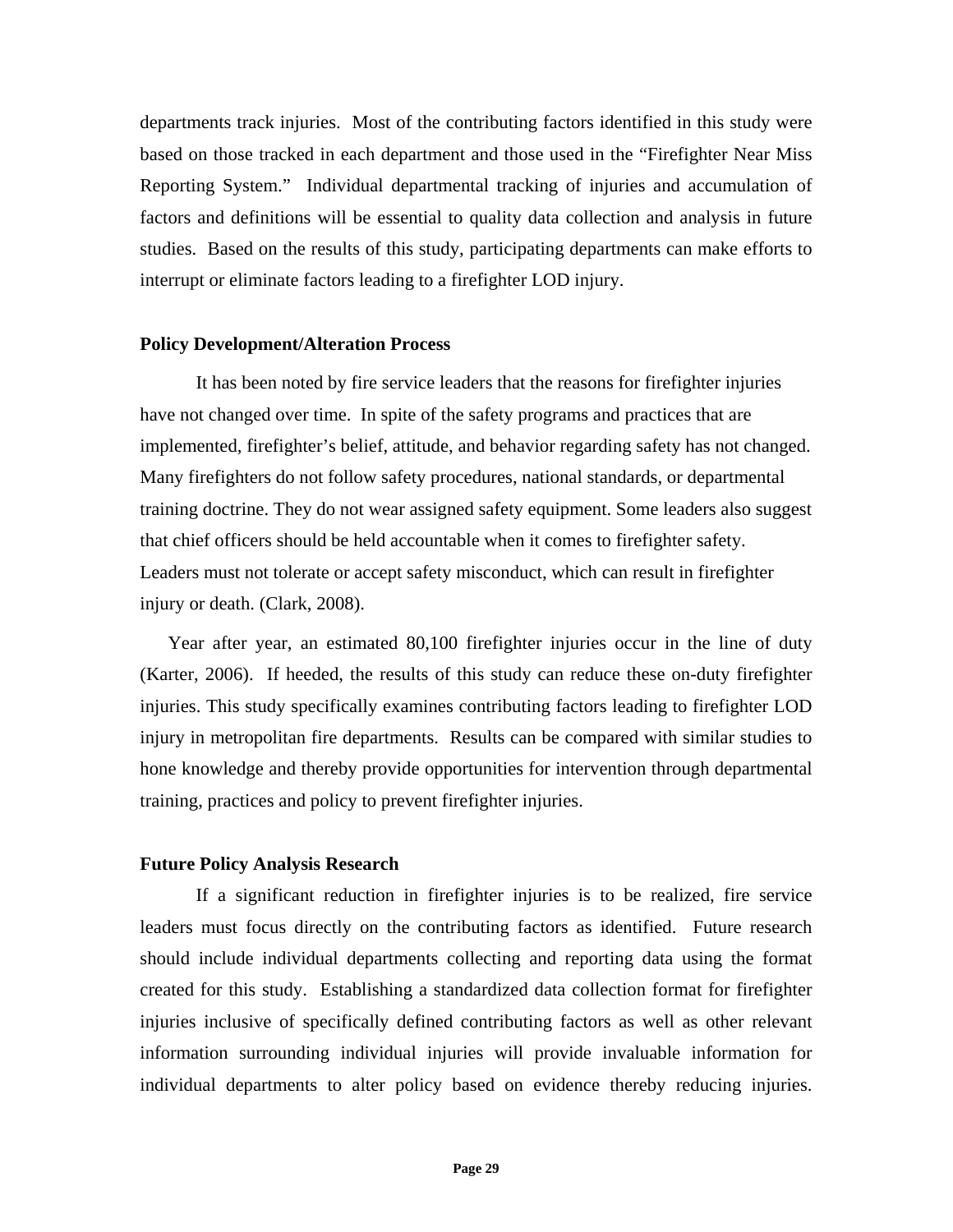Using a standardize data collection device will allow departments to collect and report incidence and prevalence of firefighter injuries within their department and will also allow comparison to other departments. Through interdepartmental comparison, decision makers can network to share policy and procedures that prove to reduce overall injury rates. Additionally, standardized data collection will provide an opportunity for data compilation nationally to assist in reporting true rates of injury in the fire service.

## **References**

- Moore-Merrell L & Zhou, A. et.al, Contributing Factors to Firefighter Line-of-Duty Death, 2008
- Karter, M.J. & Molis, J.L., *Firefighter Injuries in the United States*, NFPA, October 2006
- Karter, M.J., *U.S. Fire Department Profile*, NFPA, November 2007
- Karter, M.J., *U.S. Firefighter Injuries*, NFPA, November 2007
- National Fire Data Center (NFDC). *National Fire Incident Reporting System Version 5.0 Design Documentation System,* U.S. Fire Administration (USFA), January 2008
- Centers for Disease Control and Prevention (CDC). (2006)."Fatalities among Volunteer and Career Firefighters – United States, 1994-2004". *Morbidity and Mortality Weekly Report (MMWR)* **55** (16):453-55.
- Hodous, T.K. & Pizatella, T.J. et al. (2004)."Fire fighter fatalities 1998-2001: overview with an emphasis on structure related traumatic injuries". *Injury Prevention* **10** (4):222-6.
- Kales, S.N. & Soteriades, E.S. et al. (2003). "Firefighters and on-duty deaths from coronary heart disease: a case control study". *Environmental Health* **2** (1):14.
- Fabio, A. & Ta, M. et al. (2002)."Incident-level risk factors for firefighter injuries at structural fires". *Journal of Occupational and Environmental Medicine* **44** (11):1059-63.
- Soteriades, E.S. & Hauser, R. et al. (2005)."Obesity and cardiovascular disease risk factors in firefighters: a prospective cohort study". *Obesity Research* **13** (10):1756-63.
- Kales, S.N. & Soteriades, E.S. et al. (2002)."Firefighters' blood pressure and employment status on hazardous materials teams in Massachusetts: a prospective study". *Journal of Occupational and Environmental Medicine* **44** (7):669-76.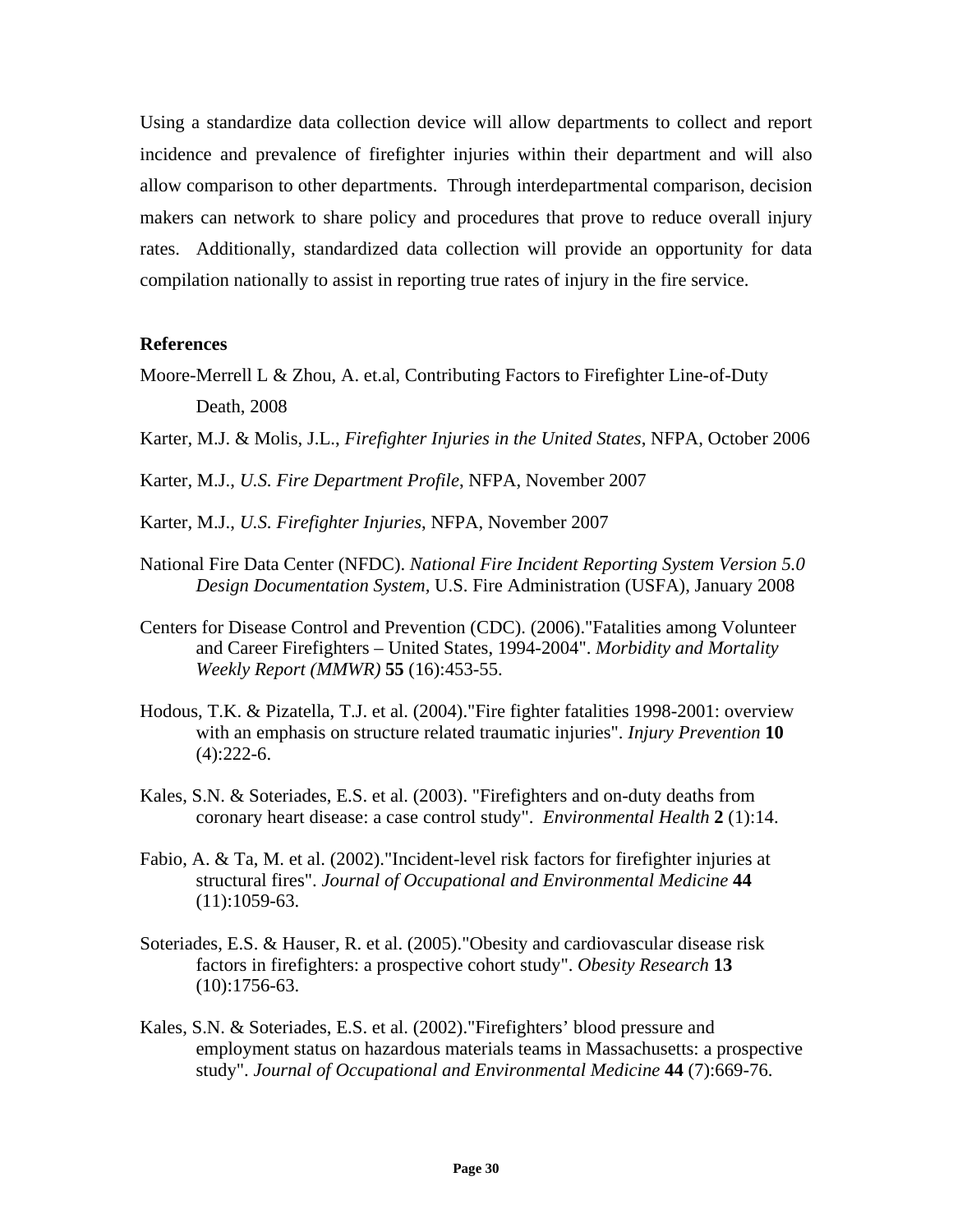- Soteriades, E.S. & Kales, S.N. et al. (2002)."Lipid profile of firefighters over time: opportunities for prevention". *Journal of Occupational and Environmental Medicine* **44** (9):840-6.
- Soteriades, E.S. & Kales, S.N. et al. (2003)."Prospective surveillance of hypertension in firefighters". *Journal of Clinical Hypertension* **5** (5):315-20.
- Soteriades, E.S. & Hauser, R. et al. (2008)."Obesity and risk of job disability in male firefighters". *Occupational Medicine* **58** (4):245-50.
- Sothmann, M.S. & Gebhardt, D.L. et al. (2004)."Performance requirements of physically strenuous occupations: validating minimum standards for muscular strength and endurance". *Ergonomics* **47** (8):864-75.
- Becker, L.R. & Zaloshnja, E. et al. (2003). "Relative risk of injury and death in ambulances and other emergency vehicles". *Accident Analysis and Prevention* **35**   $(6):941-8.$
- Lavender, S.A & Conrad, K.M. et al. (2000). "Biomechanical analyses of paramedics simulating frequently performed strenuous work tasks". *Applied Ergonomics* **31**  (2):167-77.
- Prezant, D.J. & Freeman, K. et al. (2000). "Impact of a design modification in modern firefighting uniforms on burn prevention outcomes in New York City firefighters". *Journal of Occupational and Environmental Medicine* **42** (8):827- 34.
- Elliot, D.L. & Goldberg, L. et al. (2004)."The PHLAME firefighters' study: feasibility and findings". *American Journal of Health Behavior* **28** (1):13-23.
- Elliot, D.L. & Goldberg, L. et al. (2007)."The PHLAME (Promoting Health Lifestyles: Alternative Models' Effects) firefighter study: outcomes of two models of behavior change". *Journal of Occupational and Environmental Medicine* **49** (2):204-13.
- Moe, E.L. & Elliot, D.L. et al. (2002)."Promoting Healthy Lifestyles: Alternative Models' Effects (PHLAME)". *Health Education Research* **17** (5):586-96.
- Bacharach, S.B. & Bamberger, P.A. (2008). "Firefighters, critical incidents, and drinking to cope: the adequacy of unit-level performance resources as a source of vulnerability and protection". *Journal of Applied Psychology* **93** (1):155-69.
- Beaton, R. & Murphy, S. et al. (1998)."Exposure to duty-related incident stressors in urban firefighters and paramedics". *Journal of Traumatic Stress* **11** (4):821-8.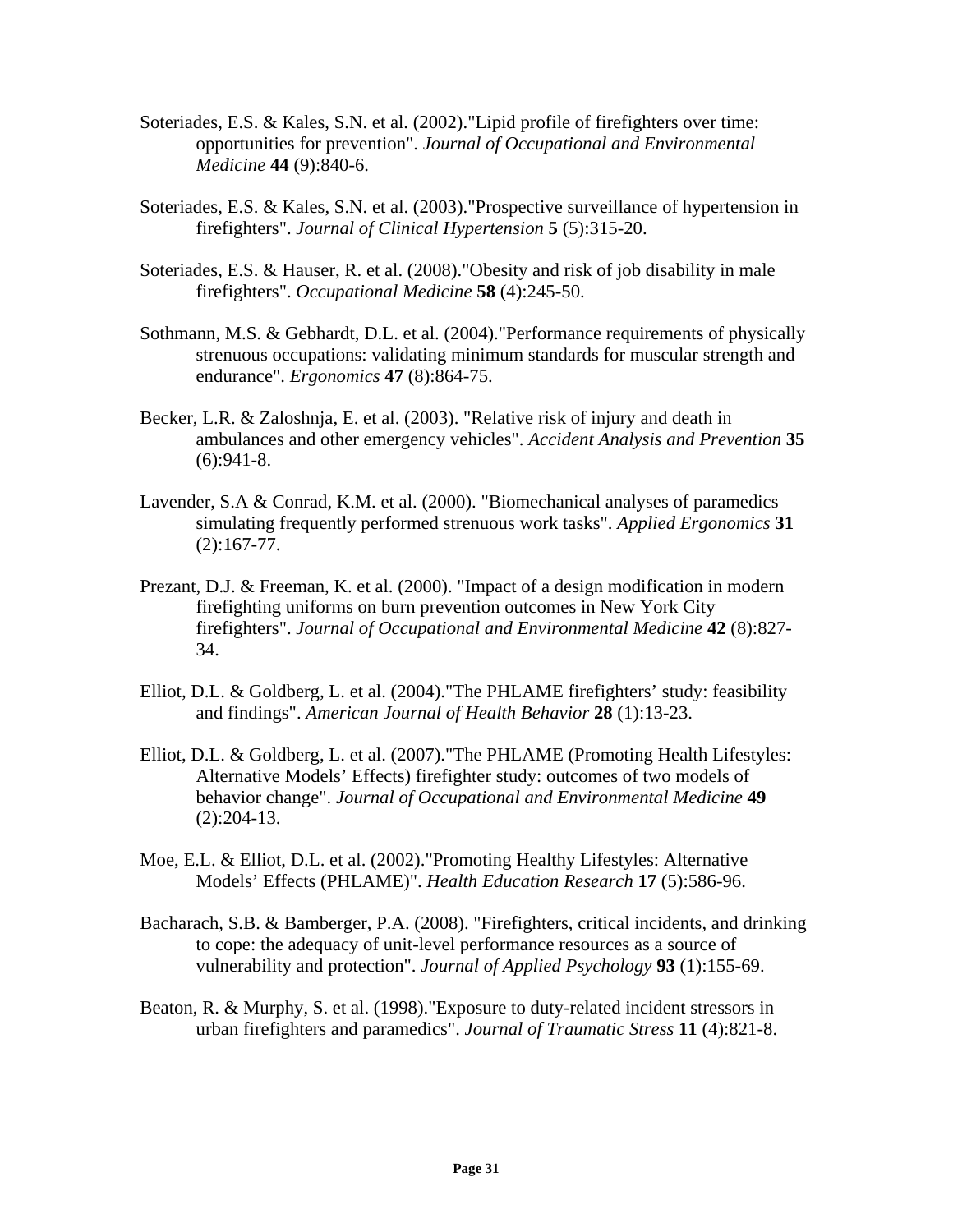- Hong, O. & Samo, D. et al. (2008). "Perception and attitudes of firefighters on noise exposure and hearing loss". *Journal of Occupational and Environmental Hygiene*  **5** (3):210-15.
- Kales, S.N. & Freyman, R.L. et al. (2001)."Firefighters' hearing: a comparison with population databases from the International Standards Organization". *Journal of Occupational and Environmental Medicine* **43** (7):650-6.
- Tak, S. & Driscoll R. et al. (2007)."Depressive symptoms among firefighters and related factors after the response to Hurricane Katrina". *Journal of Urban Health* **84** (2):153-61.
- Austin, C.C., Dussault, G., & Ecobichon, D.J. (2001)."Municipal firefighter exposure groups, time spent at fire and use of self-contained breathing apparatus". *American Journal of Industrial Medicine* **40** (6):683-92.
- Burgess, J.L. & Nanson, C.J. et al. (2001)."Adverse respiratory effects following overhaul in firefighters". *Journal of Occupational and Environmental Medicine* **43** (5):467-73.
- USFA News Release, February 28, 2008, www.usfa.dhs.gov/media/press/2008releases/022808.shtm

Endsley, M. R. & Garland, D. J. (Eds.) (2000). Situation awareness analysis and measurement. Mahwah, NJ: Lawrence Erlbaum Associates.

- Emotional and Decision Making Lab, Carnegie Mellon, 2008 http://content.ksg.harvard.edu/lernerlab/ July, 2008.
- National Firefighter Near Miss Reporting System; http://www.firefighternearmiss.com/FAQ.htm (2007)
- Hawley JA, Reilly T (1997). "Fatigue revisited". *Journal of sports sciences* **15** (3): 245– 6.
- Wikipedia.com Definitions, http://en.wikipedia.org/wiki/Protocol , 2008
- NFPA Master Glossary of Terms, as used in Standards 1670
- NFPA Master Glossary of Terms, as used in Standards 1521
- NFPA Master Glossary of Terms, as used in Standard 1710

National Interagency Fire Center, 2006

NFPA Master Glossary of Terms, as used in Standards 600,601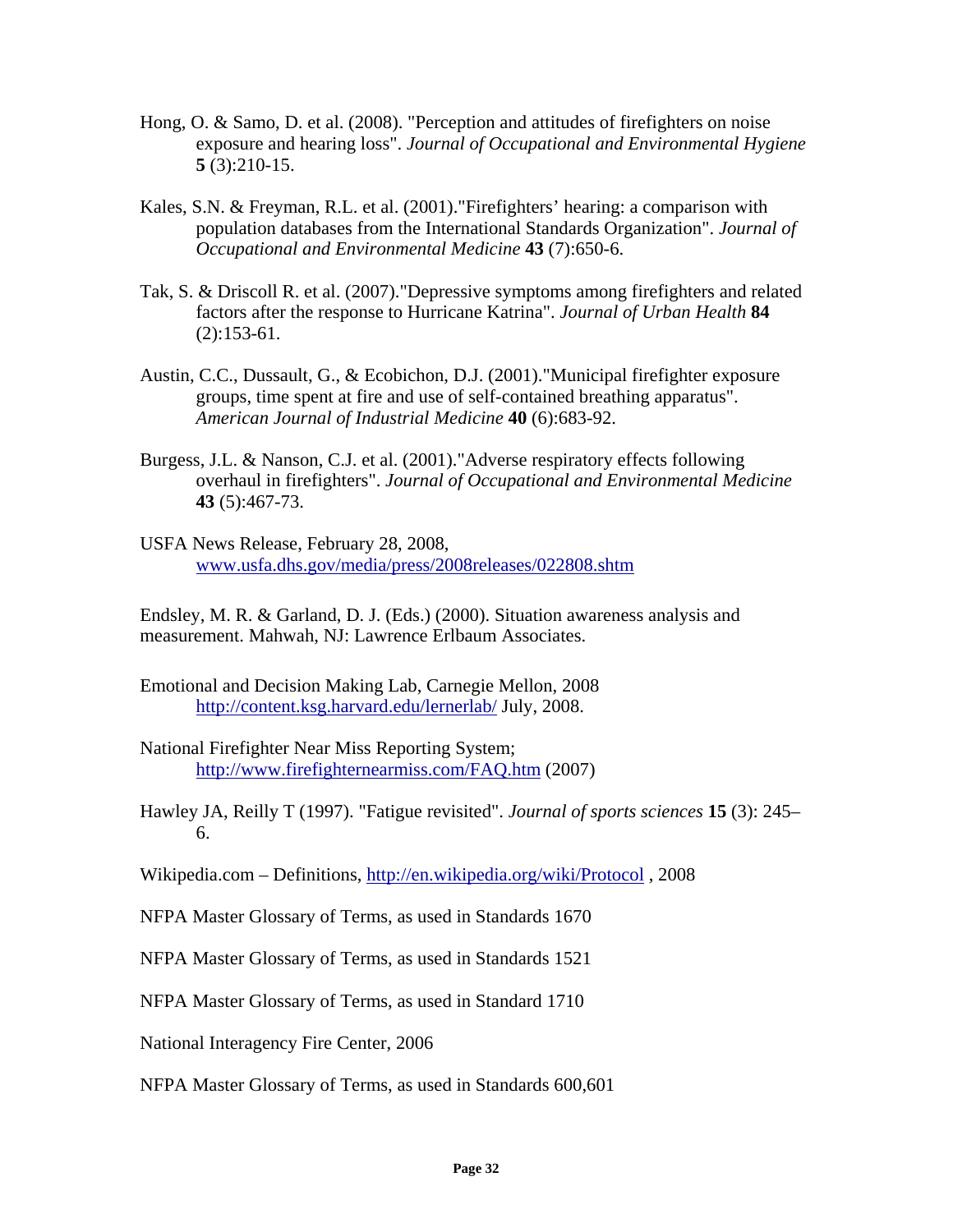NFPA Master Glossary of Terms, as used in Standards 130, 502, 1221

NFPA Master Glossary of Terms, as used in Standard 1521

NFPA Master Glossary of Terms, as used in Standard 180

- National Environmental Agency (NEA), Code of practice for licensed general wasted collectors: introductions and definitions, http://app.nea.gov.sg/cms/htdocs/article.asp?pid=1246 , 2008
- Clark, B. *Firefighters have to get killed, its part of the job,* http://www.everyonegoeshome.com/newsletter/2008/may/partofjob.html , 2008

# **About the Authors**

**Lori Moore-Merrell**, is an Assistant to the General President of the International Association of Fire Fighters (IAFF) in charge of Technical Assistance for Labor Issues and Collective Bargaining, Fire and EMS Operations, and IAFF Field Services. Lori's expertise is in emergency response system design, staffing and deployment of mobile resources, system performance measurement and evaluation. Dr. Moore-Merrell holds a Master of Public Health degree in Epidemiology and a Doctor of Public Health degree in Health Policy from The George Washington University. She is a professional presenter and author for topics related to fire and emergency medical response and operations as well as quality assessment and performance measurement.

**Ainong Zhou**, holds PhD's in Biostatistics and Immnobiology. He has over 8 years of experiences in clinical study protocol development and management, data management, data analyses in a variety of clinical trials and epidemiology studies. He serves as the lead statistician and statistical programmer in multiple clinical trials and epidemiological studies on infectious diseases, diabetes and strokes. He also engages in regular statistical consulting with researchers in firefighter studies, microarray data analysis, and cancer studies. Dr. Zhou is the author of more than 17 peer-reviewed papers on diabetes, malaria, and obesity, and is the expert to program in SAS, R, and other statistical software.